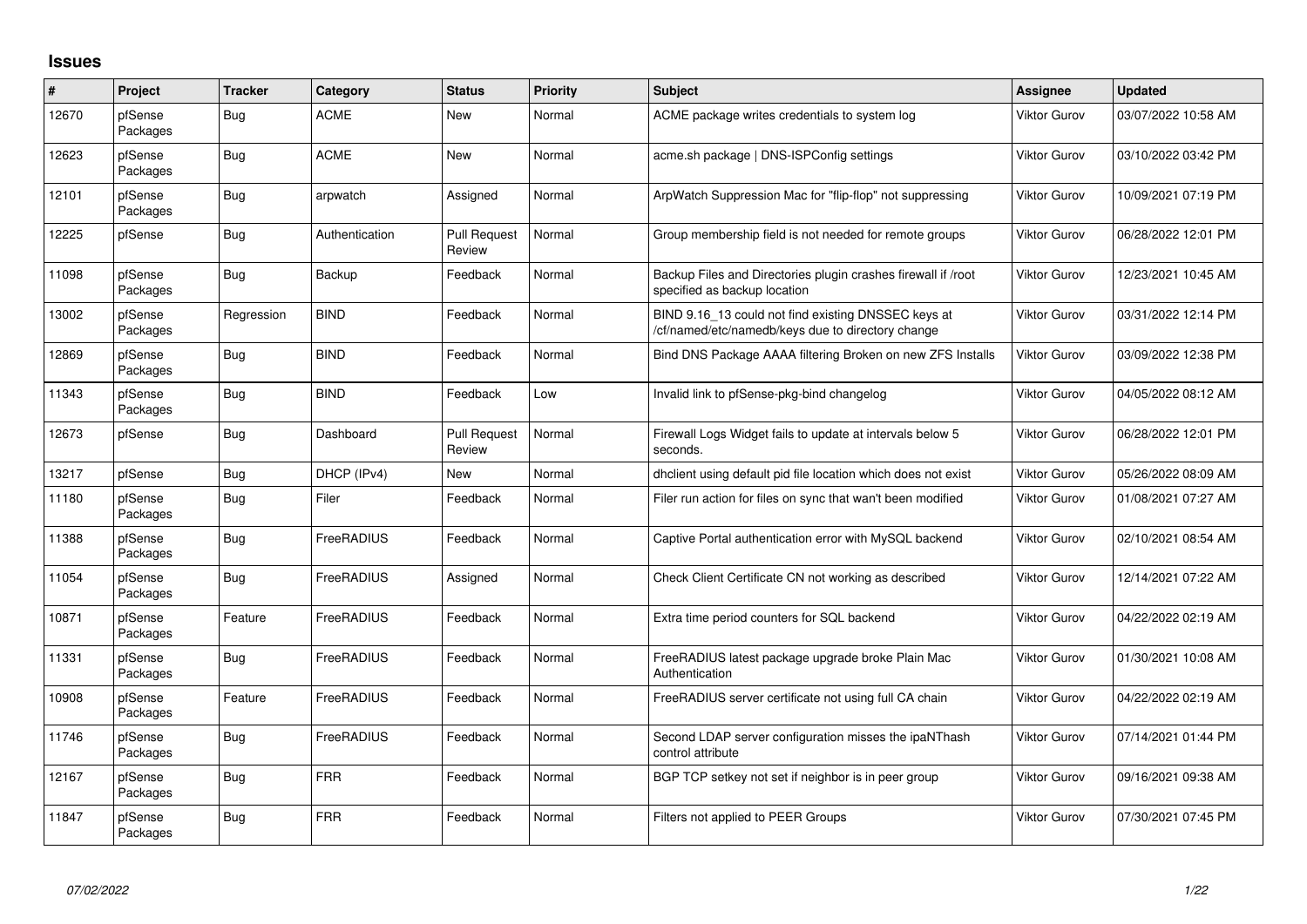| $\pmb{\sharp}$ | Project             | <b>Tracker</b> | Category           | <b>Status</b>                 | <b>Priority</b> | <b>Subject</b>                                                                                                                                 | Assignee            | <b>Updated</b>      |
|----------------|---------------------|----------------|--------------------|-------------------------------|-----------------|------------------------------------------------------------------------------------------------------------------------------------------------|---------------------|---------------------|
| 11836          | pfSense<br>Packages | Bug            | <b>FRR</b>         | Assigned                      | Normal          | FRR ACCEPTFILTER unstable                                                                                                                      | Viktor Gurov        | 02/14/2022 07:20 AM |
| 12965          | pfSense<br>Packages | Bug            | <b>FRR</b>         | <b>Pull Request</b><br>Review | Normal          | FRR BFD peer configuration is handled incorrectly in some<br>cases                                                                             | Viktor Gurov        | 03/22/2022 08:04 AM |
| 11477          | pfSense<br>Packages | <b>Bug</b>     | <b>FRR</b>         | Feedback                      | Normal          | FRR does not recognize some BFD options                                                                                                        | Viktor Gurov        | 02/26/2021 10:52 PM |
| 11681          | pfSense<br>Packages | Bug            | <b>FRR</b>         | Feedback                      | Normal          | FRR generates invalid BFD configuration after removing<br>interfaces                                                                           | Viktor Gurov        | 07/14/2021 04:40 PM |
| 11961          | pfSense<br>Packages | Bug            | <b>FRR</b>         | Feedback                      | Normal          | FRR OSPF add unwanted area 0 authentication to router ospf                                                                                     | Viktor Gurov        | 09/16/2021 10:25 PM |
| 11404          | pfSense<br>Packages | <b>Bug</b>     | <b>FRR</b>         | Feedback                      | Normal          | Incorrect prefix/access lists migration on update                                                                                              | Viktor Gurov        | 02/18/2021 09:49 AM |
| 11693          | pfSense<br>Packages | Bug            | <b>FRR</b>         | Feedback                      | Normal          | IPv6 static routing fails                                                                                                                      | Viktor Gurov        | 04/26/2022 08:50 AM |
| 12653          | pfSense<br>Packages | Regression     | <b>FRR</b>         | Feedback                      | Normal          | RIP related startup error                                                                                                                      | <b>Viktor Gurov</b> | 12/30/2021 08:37 AM |
| 12920          | pfSense             | <b>Bug</b>     | Gateway Monitoring | <b>Pull Request</b><br>Review | Normal          | Gateway behavior differs when the gateway does not exist in<br>config.xml                                                                      | Viktor Gurov        | 06/28/2022 12:01 PM |
| 3132           | pfSense             | Bug            | Gateway Monitoring | In Progress                   | Normal          | Gateway events for IPv6 affect IPv4 services and vice versa                                                                                    | Viktor Gurov        | 06/28/2022 12:01 PM |
| 11570          | pfSense             | Regression     | Gateways           | <b>Pull Request</b><br>Review | Normal          | Gateway monitoring services is not always restarted on<br>interface events, which may prevent a WAN from recovering<br>back to an online state | Viktor Gurov        | 06/28/2022 12:01 PM |
| 11937          | pfSense<br>Packages | <b>Bug</b>     | haproxy            | Feedback                      | Normal          | HAproxy "Use Client-IP" option breaks Captive Portal                                                                                           | Viktor Gurov        | 06/22/2021 08:48 AM |
| 11756          | pfSense<br>Packages | Bug            | haproxy            | Feedback                      | Normal          | HaProxy does not transfer backend states during reload                                                                                         | Viktor Gurov        | 07/14/2021 01:21 PM |
| 11135          | pfSense<br>Packages | Bug            | haproxy            | Feedback                      | High            | HAproxy OCSP reponse crontab bug                                                                                                               | Viktor Gurov        | 09/10/2021 11:51 AM |
| 10779          | pfSense<br>Packages | Feature        | haproxy            | Feedback                      | Normal          | <b>HAProxy SSL/TLS Compatibility Mode</b>                                                                                                      | Viktor Gurov        | 04/22/2022 02:20 AM |
| 11491          | pfSense<br>Packages | Bug            | haproxy            | Feedback                      | Normal          | haproxy-devel v0.62 2 - startup error 'httpchk'                                                                                                | Viktor Gurov        | 06/22/2021 08:46 AM |
| 10739          | pfSense<br>Packages | Feature        | haproxy            | Feedback                      | Normal          | Update HAproxy-devel package to 2.2 and HAproxy to 2.0                                                                                         | Viktor Gurov        | 10/03/2021 03:53 PM |
| 12354          | pfSense<br>Packages | Todo           | haproxy            | Feedback                      | High            | Update haproxy-devel to mitigate CVE-2021-40346                                                                                                | Viktor Gurov        | 05/12/2022 08:50 AM |
| 2386           | pfSense             | Feature        | Interfaces         | <b>Pull Request</b><br>Review | Normal          | Bridge member that is not an assigned interface                                                                                                | Viktor Gurov        | 12/02/2020 06:01 AM |
| 13225          | pfSense             | Bug            | Interfaces         | <b>New</b>                    | Normal          | Bridges with QinQ interfaces not properly set up at boot                                                                                       | <b>Viktor Gurov</b> | 06/28/2022 12:01 PM |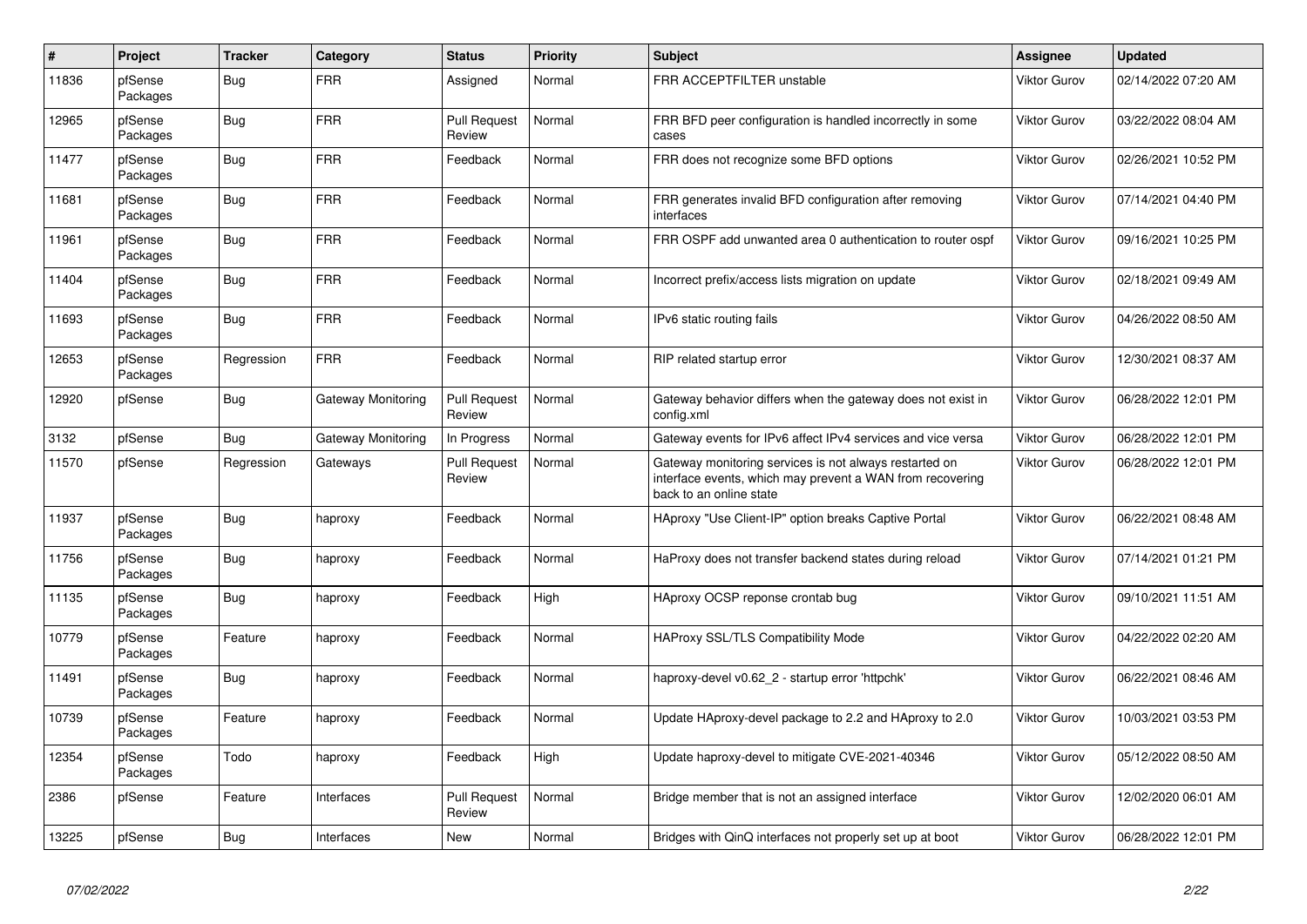| $\#$  | Project             | Tracker    | Category               | <b>Status</b>                 | Priority | <b>Subject</b>                                                                                                   | <b>Assignee</b>     | <b>Updated</b>      |
|-------|---------------------|------------|------------------------|-------------------------------|----------|------------------------------------------------------------------------------------------------------------------|---------------------|---------------------|
| 13218 | pfSense             | <b>Bug</b> | Interfaces             | <b>Pull Request</b><br>Review | Normal   | GIF-based interface MTU is assigned to parent interface on<br>boot when parent interface is a LAGG               | Viktor Gurov        | 06/28/2022 12:01 PM |
| 11091 | pfSense             | Bug        | Interfaces             | New                           | Normal   | Interfaces set as disabled in the configuration have an UP<br>status in the operating system at boot             | <b>Viktor Gurov</b> | 06/28/2022 12:01 PM |
| 13102 | pfSense             | <b>Bug</b> | <b>IPsec</b>           | New                           | Normal   | Deleting an IPSec tunnel doesn't destroy the SA (SADs/SPDs),<br>causes crash in status_ipsec.php                 | Viktor Gurov        | 06/28/2022 12:01 PM |
| 12762 | pfSense             | Bug        | <b>IPsec</b>           | New                           | Normal   | IPsec keep alive check ignores Child SA Start Action                                                             | <b>Viktor Gurov</b> | 02/07/2022 11:21 AM |
| 12645 | pfSense             | <b>Bug</b> | <b>IPsec</b>           | New                           | Normal   | `filterdns`` does not monitor remote IPsec gateways for IPv6<br>address changes                                  | Viktor Gurov        | 06/28/2022 12:01 PM |
| 12206 | pfSense<br>Packages | <b>Bug</b> | NET-SNMP               | Feedback                      | Normal   | Certificate Manager page doesn't show Net-SNMP used<br>certificates                                              | <b>Viktor Gurov</b> | 12/30/2021 09:40 AM |
| 10242 | pfSense<br>Packages | Feature    | New Package<br>Request | New                           | Normal   | E2guardian Web filtering package                                                                                 | Viktor Gurov        | 05/30/2022 10:40 AM |
| 11515 | pfSense<br>Packages | Bug        | node exporter          | Feedback                      | Normal   | node exporter 0.18.1 1 - Unable to interact or start the service<br>from web ui                                  | Viktor Gurov        | 07/14/2021 12:37 PM |
| 11274 | pfSense<br>Packages | <b>Bug</b> | ntop                   | Feedback                      | Normal   | ntopng https web server does not present full certificate chain                                                  | Viktor Gurov        | 01/28/2021 09:51 AM |
| 12281 | pfSense<br>Packages | Feature    | Nut                    | New                           | Normal   | Add support for Telegram/Pushover notifications                                                                  | <b>Viktor Gurov</b> | 01/24/2022 07:25 AM |
| 13135 | pfSense<br>Packages | Feature    | pfBlockerNG            | <b>New</b>                    | Normal   | Add dibdot DoH-IP-blocklists feeds                                                                               | <b>Viktor Gurov</b> | 05/08/2022 01:50 AM |
| 11295 | pfSense<br>Packages | Feature    | pfBlockerNG            | Feedback                      | Normal   | DNSBL IDN support                                                                                                | <b>Viktor Gurov</b> | 09/10/2021 11:33 AM |
| 13209 | pfSense<br>Packages | <b>Bug</b> | pfBlockerNG            | New                           | Low      | Parsing Filter log by pfBlockerNG creates IP Block log with<br>Source/Destination mixed up or wrong Direcion     | <b>Viktor Gurov</b> | 05/25/2022 03:50 AM |
| 12706 | pfSense<br>Packages | Bug        | pfBlockerNG            | Feedback                      | Normal   | pfBlockerNG and unbound does not work after switching /var to<br>RAM disk                                        | <b>Viktor Gurov</b> | 03/24/2022 10:47 AM |
| 12916 | pfSense<br>Packages | <b>Bug</b> | pfBlockerNG            | New                           | Normal   | pfBlockerNG-devel cron job does not trigger xmlrpc sync                                                          | Viktor Gurov        | 04/11/2022 12:55 PM |
| 12351 | pfSense<br>Packages | Todo       | pfBlockerNG            | Feedback                      | Normal   | Remove non-functional feeds                                                                                      | Viktor Gurov        | 02/04/2022 02:29 PM |
| 11155 | pfSense<br>Packages | Feature    | pfBlockerNG            | Feedback                      | Normal   | SafeSearch AAAA                                                                                                  | <b>Viktor Gurov</b> | 02/05/2021 04:54 AM |
| 11296 | pfSense             | Bug        | Routing                | New                           | Normal   | Static route targets may still reachable via default route when<br>the gateway they should route through is down | <b>Viktor Gurov</b> | 06/28/2022 12:01 PM |
| 12865 | pfSense<br>Packages | Todo       | <b>RRD Summary</b>     | Feedback                      | Normal   | RRD Summary improvements                                                                                         | Viktor Gurov        | 03/04/2022 12:20 PM |
| 12720 | pfSense             | <b>Bug</b> | Rules / NAT            | <b>Pull Request</b><br>Review | Normal   | Hide the "tag" field on non-floating tabs                                                                        | Viktor Gurov        | 01/24/2022 03:11 PM |
| 5922  | pfSense             | Feature    | <b>SNMP</b>            | New                           | Normal   | SNMP - enable SNMP v3 functionality                                                                              | <b>Viktor Gurov</b> | 03/02/2022 02:40 PM |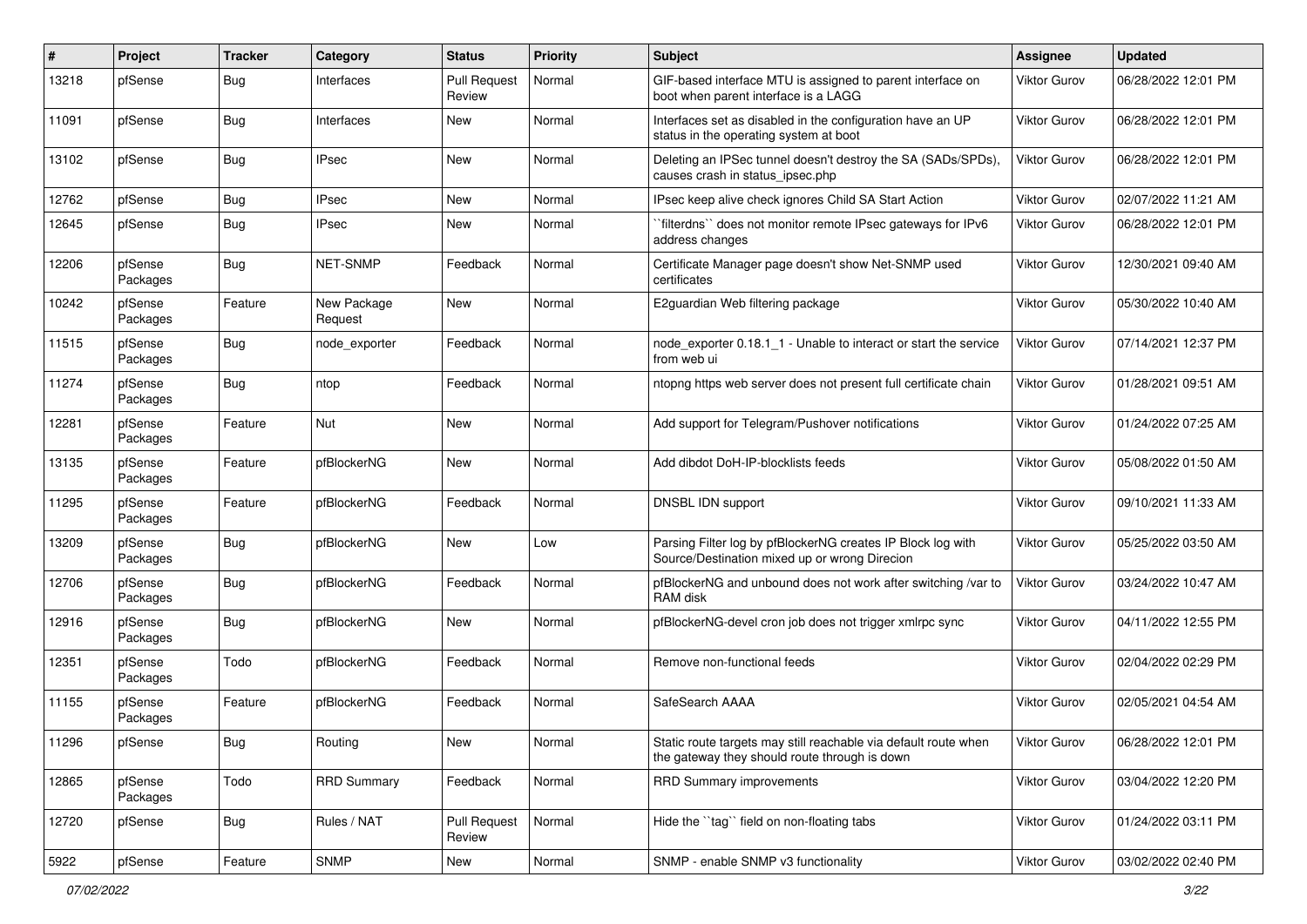| #     | Project             | <b>Tracker</b> | Category   | <b>Status</b> | <b>Priority</b> | <b>Subject</b>                                                                                    | <b>Assignee</b>     | <b>Updated</b>      |
|-------|---------------------|----------------|------------|---------------|-----------------|---------------------------------------------------------------------------------------------------|---------------------|---------------------|
| 12683 | pfSense<br>Packages | Bug            | Snort      | Feedback      | Normal          | snort get vpns list() does not include OpenVPN CSO                                                | Viktor Gurov        | 02/15/2022 10:47 AM |
| 9721  | pfSense<br>Packages | Feature        | Squid      | Feedback      | Normal          | add squidclient -h 127.0.0.1 mgr:info output to Diagnostics /<br>Squid and status.php             | Viktor Gurov        | 04/22/2022 02:21 AM |
| 9982  | pfSense<br>Packages | Feature        | Squid      | Feedback      | Normal          | basic Idap auth TLS connection                                                                    | Viktor Gurov        | 04/22/2022 02:21 AM |
| 10541 | pfSense<br>Packages | Feature        | Squid      | Feedback      | Normal          | Squid failover and load balancing                                                                 | Viktor Gurov        | 01/14/2021 07:34 AM |
| 10450 | pfSense<br>Packages | <b>Bug</b>     | Squid      | Feedback      | Normal          | Squid reverse proxy switching peers                                                               | Viktor Gurov        | 04/22/2022 02:21 AM |
| 10572 | pfSense<br>Packages | <b>Bug</b>     | Squid      | Feedback      | Normal          | STARTTLS option is ignored                                                                        | <b>Viktor Gurov</b> | 04/22/2022 02:20 AM |
| 12264 | pfSense<br>Packages | <b>Bug</b>     | Squid      | Feedback      | Low             | Stray <table> line in squid monitor.php</table>                                                   | <b>Viktor Gurov</b> | 12/23/2021 10:53 AM |
| 4088  | pfSense<br>Packages | <b>Bug</b>     | squidguard | Feedback      | Normal          | Buggy squidgurd config file is created                                                            | <b>Viktor Gurov</b> | 01/28/2021 10:01 AM |
| 11248 | pfSense<br>Packages | Feature        | squidguard | Feedback      | Normal          | SafeSearch update                                                                                 | Viktor Gurov        | 01/28/2021 10:01 AM |
| 11738 | pfSense<br>Packages | Regression     | squidguard | Feedback      | Normal          | SquidGuard 1.16.18_17 Not Filtering Blacklist No-Transparent<br>Mode                              | Viktor Gurov        | 12/21/2021 05:48 AM |
| 8827  | pfSense<br>Packages | <b>Bug</b>     | squidguard | New           | Normal          | Squidguard: ACL redirect modes 'redirect' and 'err page' send<br>unresolvable URLs to the client. | Viktor Gurov        | 12/21/2021 05:49 AM |
| 11210 | pfSense<br>Packages | Feature        | Suricata   | Feedback      | Normal          | 3rd party rulesets                                                                                | Viktor Gurov        | 11/24/2021 04:21 AM |
| 10872 | pfSense<br>Packages | Feature        | Suricata   | Feedback      | Normal          | Add adjustable notification for Severity Alert                                                    | <b>Viktor Gurov</b> | 08/20/2021 07:52 AM |
| 12285 | pfSense<br>Packages | Feature        | Suricata   | In Progress   | Normal          | Add more EVE Logged Traffic protocols                                                             | Viktor Gurov        | 08/20/2021 08:22 AM |
| 12909 | pfSense<br>Packages | Feature        | Suricata   | New           | Normal          | Convert Suricata GeoIP Lookup feature on ALERTS tab to use<br>local GeoIP2 database               | Viktor Gurov        | 03/07/2022 08:28 AM |
| 12292 | pfSense<br>Packages | Feature        | Suricata   | Feedback      | Normal          | GeoIP look on the Alerts, Blocked and Files pages                                                 | Viktor Gurov        | 08/23/2021 08:16 AM |
| 6964  | pfSense<br>Packages | <b>Bug</b>     | Suricata   | Feedback      | Normal          | Host OS Policy Assignment broken when using "Import" or<br>"Aliases" buttons                      | <b>Viktor Gurov</b> | 08/20/2021 07:52 AM |
| 12506 | pfSense<br>Packages | <b>Bug</b>     | Suricata   | Feedback      | Normal          | Only selected instance is restarted on suppress list change                                       | <b>Viktor Gurov</b> | 12/01/2021 04:43 AM |
| 9852  | pfSense<br>Packages | Feature        | Suricata   | Feedback      | Normal          | show File-Store directory listing                                                                 | <b>Viktor Gurov</b> | 08/20/2021 07:52 AM |
| 12322 | pfSense<br>Packages | <b>Bug</b>     | Suricata   | Feedback      | Normal          | Suricata creates invalid HOME NET entries                                                         | Viktor Gurov        | 09/10/2021 11:42 AM |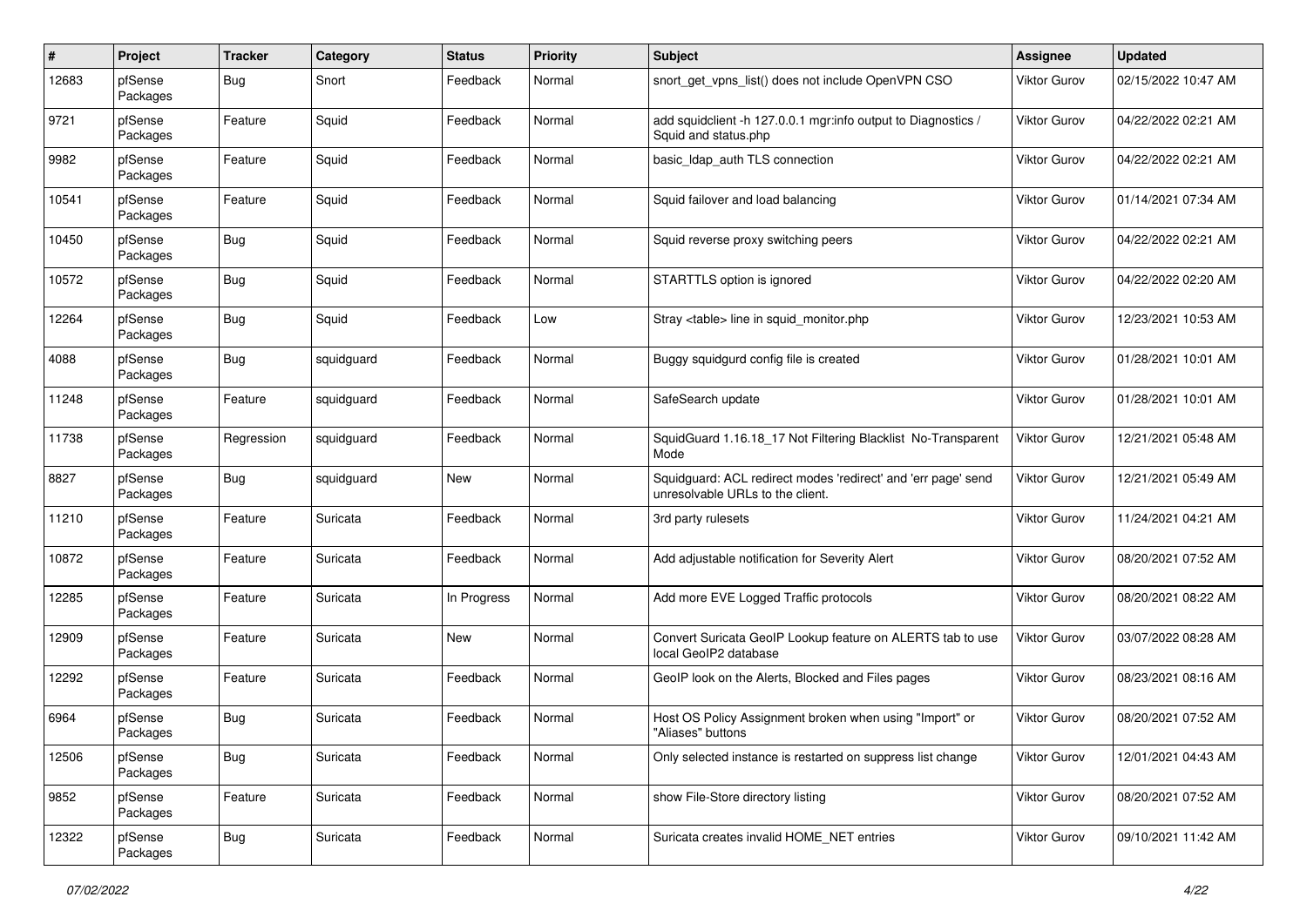| #     | Project             | <b>Tracker</b> | Category                    | <b>Status</b>                 | <b>Priority</b> | <b>Subject</b>                                                                        | <b>Assignee</b>                | <b>Updated</b>      |
|-------|---------------------|----------------|-----------------------------|-------------------------------|-----------------|---------------------------------------------------------------------------------------|--------------------------------|---------------------|
| 12385 | pfSense             | <b>Bug</b>     | <b>Virtual IP Addresses</b> | <b>Pull Request</b><br>Review | Normal          | deleteVIP() does not check 1:1 NAT and Outbound NAT rules                             | Viktor Gurov                   | 06/28/2022 12:01 PM |
| 12431 | pfSense             | Todo           | Web Interface               | <b>Pull Request</b><br>Review | Normal          | GUI pages should use "POST" for AJAX calls, not "GET"                                 | Viktor Gurov                   | 06/28/2022 12:01 PM |
| 11877 | pfSense             | <b>Bug</b>     | Web Interface               | <b>Pull Request</b><br>Review | Very Low        | Labels and description dissapear in firewall schedule edit.php                        | Viktor Gurov                   | 06/28/2022 12:01 PM |
| 12036 | pfSense<br>Packages | <b>Bug</b>     | Zabbix                      | Feedback                      | Normal          | Certificate Manager page do not show Zabbix used certificates                         | Viktor Gurov                   | 07/15/2021 11:46 AM |
| 12278 | pfSense<br>Packages | Regression     | Zabbix                      | Feedback                      | Normal          | Invalid plugin certificates() function name                                           | Viktor Gurov                   | 08/19/2021 05:52 AM |
| 13034 | pfSense<br>Packages | Bug            | Zabbix                      | Feedback                      | Normal          | Zabbix6 Agent and Proxy fail to set the PSK from the web GUI<br>in its conf files     | <b>Viktor Gurov</b>            | 04/06/2022 11:59 AM |
| 8794  | pfSense             | Feature        | <b>NTPD</b>                 | <b>New</b>                    | Normal          | NTP authentiction                                                                     | Tod L                          | 08/05/2021 01:20 AM |
| 13298 | pfSense             | <b>Bug</b>     | Dynamic DNS                 | <b>Pull Request</b><br>Review | Normal          | Dynv6 does not check response code when updating                                      | <b>Tiago Beling</b><br>d'Avila | 06/28/2022 12:01 PM |
| 13114 | pfSense<br>Packages | <b>Bug</b>     | <b>BIND</b>                 | Feedback                      | Normal          | BIND calls rndc in rc_stop when named is not running                                  | <b>Stuart Wyatt</b>            | 05/04/2022 12:41 PM |
| 11352 | pfSense             | <b>Bug</b>     | FreeBSD                     | New                           | Low             | CTF types > 2^15 in the pfSense kernel config results in DTrace<br>failing            | Scott Long                     | 03/17/2021 02:52 AM |
| 8179  | pfSense             | Bug            | DHCP (IPv4)                 | Feedback                      | Normal          | Incorrect reverse DNS zone in DHCP server config for<br>non-octet-aligned subnet mask | Renato Botelho                 | 02/09/2022 11:17 PM |
| 9296  | pfSense             | <b>Bug</b>     | Aliases / Tables            | Confirmed                     | Low             | Alias content is sometimes incomplete when mixing FQDN and<br>IP address              | Reid Linnemann                 | 06/18/2022 03:12 PM |
| 13282 | pfSense Plus        | Bug            | Aliases / Tables            | <b>New</b>                    | Normal          | FQDN Aliases Break if an Invalid Domain is Present in the<br>Chain                    | Reid Linnemann                 | 06/30/2022 05:04 PM |
| 13215 | pfSense             | <b>Bug</b>     | <b>Captive Portal</b>       | Assigned                      | Normal          | Allowed MAC/IP/Hostname traffic counts for authorized users                           | Reid Linnemann                 | 05/31/2022 05:31 PM |
| 13226 | pfSense             | <b>Bug</b>     | Captive Portal              | Confirmed                     | Normal          | Captive Portal doesn't disconnect established OpenVPN link                            | Reid Linnemann                 | 05/30/2022 10:38 AM |
| 1831  | pfSense             | Feature        | Captive Portal              | New                           | Normal          | Captive portal IPv6 support                                                           | Reid Linnemann                 | 06/28/2022 12:01 PM |
| 11545 | pfSense             | Regression     | Interfaces                  | Feedback                      | Normal          | Primary interface address is not always used when VIPs are<br>present                 | Reid Linnemann                 | 06/28/2022 12:01 PM |
| 13317 | pfSense             | <b>Bug</b>     | PHP Interpreter             | Feedback                      | Normal          | 'array_filter'' PHP Errors in "interfaces.inc"                                        | Reid Linnemann                 | 06/30/2022 11:46 AM |
| 4451  | pfSense             | <b>Bug</b>     | DHCP (IPv4)                 | New                           | Low             | Status DHCP Leases shows double entries for static entries<br>without IP address      | <b>Phillip Davis</b>           | 05/21/2022 04:55 PM |
| 7216  | pfSense             | Feature        | Web Interface               | New                           | Normal          | Allow user to choose date display format                                              | <b>Phillip Davis</b>           | 02/02/2018 04:20 PM |
| 11498 | pfSense             | Feature        | WireGuard                   | New                           | Normal          | WireGuard does not pass multicast traffic to peer                                     | Peter Grehan                   | 03/19/2021 10:59 AM |
| 12462 | pfSense<br>Packages | Feature        | Telegraf                    | <b>Pull Request</b><br>Review | Normal-package  | Telegraf: Add "devfs" to ignore fs                                                    | Offstage Roller                | 10/18/2021 09:03 AM |
| 9970  | pfSense             | Feature        | <b>Captive Portal</b>       | New                           | Low             | Captive Portal and SAML2 Integration                                                  | Mauro Braggio                  | 10/12/2020 07:39 AM |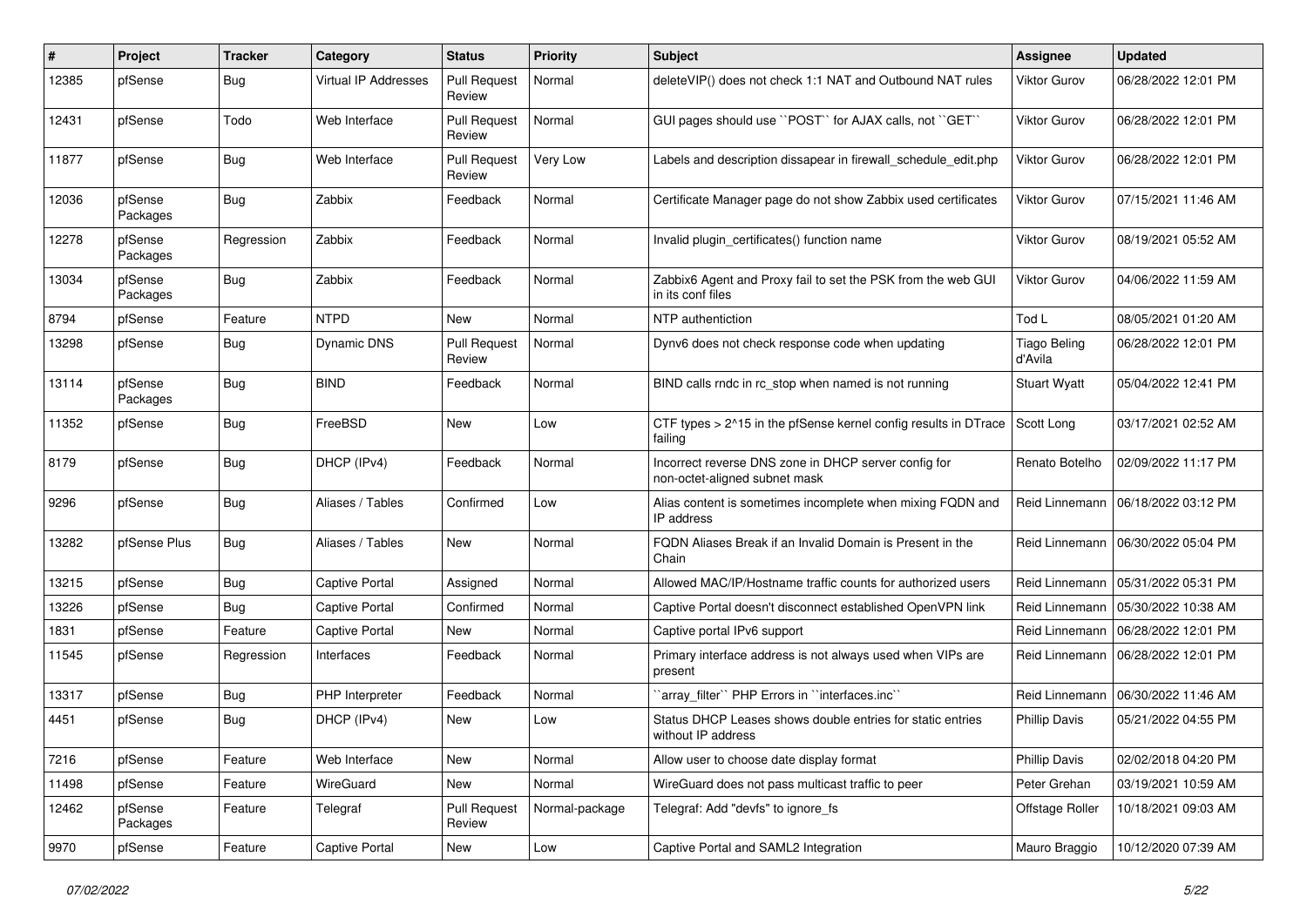| #     | Project      | Tracker     | Category                | <b>Status</b>                 | <b>Priority</b> | <b>Subject</b>                                                                                              | Assignee              | <b>Updated</b>      |
|-------|--------------|-------------|-------------------------|-------------------------------|-----------------|-------------------------------------------------------------------------------------------------------------|-----------------------|---------------------|
| 2693  | pfSense      | Feature     | Console Menu            | New                           | Normal          | Allow mapping mapping non-physical interfaces via console                                                   | <b>Mathieu Simon</b>  | 11/27/2012 03:00 PM |
| 12079 | pfSense      | <b>Bug</b>  | <b>IGMP Proxy</b>       | New                           | Normal          | IGMPProxy: kernel panic, Sleeping thread owns a<br>non-sleepable lock                                       | Mateusz Guzik         | 06/28/2022 12:01 PM |
| 13014 | pfSense      | Bug         | <b>IPsec</b>            | New                           | Normal          | Charon.vici can get in a bad state                                                                          | Mateusz Guzik         | 06/28/2022 12:01 PM |
| 12144 | pfSense      | <b>Bug</b>  | <b>Operating System</b> | In Progress                   | Normal          | Bug in "df -t" filtering if two filesystems use the same<br>mountpoint                                      | <b>Mateusz Guzik</b>  | 09/10/2021 10:07 AM |
| 12849 | pfSense      | Bug         | <b>Operating System</b> | New                           | Normal          | pfsync kernel crash on reboot                                                                               | Mateusz Guzik         | 02/22/2022 02:02 PM |
| 12547 | pfSense      | Bug         | <b>Operating System</b> | Feedback                      | Normal          | unsheduled system reboot/crash                                                                              | Mateusz Guzik         | 12/01/2021 01:20 PM |
| 13316 | pfSense      | Regression  | <b>Operating System</b> | Feedback                      | Normal          | 'vmstat-m'' value for "temp" is accounted for incorrectly,<br>resulting in underflows                       | Mateusz Guzik         | 06/29/2022 10:01 AM |
| 9349  | pfSense      | <b>Bug</b>  | <b>IPsec</b>            | Confirmed                     | Normal          | IPSec service start/stop/restart fails after settings change                                                | Markus<br>Stockhausen | 10/30/2020 01:33 PM |
| 13270 | pfSense Docs | New Content | OpenVPN                 | Pull Request<br>Review        | Normal          | OpenVPN client gateway is incorrect when the server does not<br>push routes                                 | Marcos<br>Mendoza     | 06/26/2022 12:54 PM |
| 13243 | pfSense      | <b>Bug</b>  | OpenVPN                 | <b>Pull Request</b><br>Review | Normal          | OpenVPN status for multi-user VPN shows info icon to display<br>RADIUS rules when there are none to display | Marcos<br>Mendoza     | 06/28/2022 12:01 PM |
| 13094 | pfSense      | Feature     | Packet Capture          | <b>Pull Request</b><br>Review | Normal          | Allow packet capture filtering in tagged packets                                                            | Marcos<br>Mendoza     | 04/24/2022 06:06 PM |
| 7996  | pfSense      | <b>Bug</b>  | Web Interface           | <b>Pull Request</b><br>Review | Very Low        | Unnecessary link tag in login page                                                                          | Marcos<br>Mendoza     | 06/28/2022 12:01 PM |
| 12495 | pfSense      | Feature     | Dynamic DNS             | <b>Pull Request</b><br>Review | Normal          | DynDNS: add deSEC IPv4&v6 simultaneos update                                                                | <b>Lukas Wiest</b>    | 11/01/2021 08:53 AM |
| 12494 | pfSense      | Feature     | Dynamic DNS             | <b>Pull Request</b><br>Review | Normal          | DynDNS: make simultaneous update of IP and LegacyIP<br>possible                                             | Lukas Wiest           | 11/01/2021 08:52 AM |
| 11626 | pfSense Plus | <b>Bug</b>  | Authentication          | New                           | Normal          | Google LDAP connection failed due to lack of SNI for TLS 1.3                                                | Luiz Souza            | 06/27/2022 07:23 AM |
| 8100  | pfSense      | <b>Bug</b>  | CARP                    | New                           | Normal          | pfsync Initially Deletes States on Primary for Connections<br>Established through Secondary                 | Luiz Souza            | 02/08/2022 12:59 PM |
| 10904 | pfSense      | Feature     | <b>DHCP Relay</b>       | <b>Pull Request</b><br>Review | Normal          | Support vti interfaces in dhcrelay                                                                          | Luiz Souza            | 10/12/2020 07:35 AM |
| 1819  | pfSense      | Bug         | <b>DNS Resolver</b>     | New                           | Normal          | DNS Resolver Not Registering DHCP Server Specified Domain<br>Name                                           | Luiz Souza            | 04/28/2022 01:53 PM |
| 6333  | pfSense      | Bug         | Gateway Monitoring      | Confirmed                     | Normal          | Bootup starts/restarts dpinger multiple times                                                               | Luiz Souza            | 11/16/2020 01:11 PM |
| 8192  | pfSense      | Bug         | Gateway Monitoring      | New                           | Low             | dpinger - Change in ISP link-local IPv6 address drops<br>connectivity                                       | Luiz Souza            | 11/05/2020 07:31 AM |
| 10875 | pfSense      | Bug         | Gateways                | New                           | Normal          | PPP periodic reset does not fully restore gateway group<br>round-robin functionality                        | Luiz Souza            | 11/05/2020 07:44 AM |
| 8324  | pfSense      | <b>Bug</b>  | Hardware / Drivers      | New                           | Normal          | bxe cards require promisc for OSPF                                                                          | Luiz Souza            | 05/25/2020 03:19 PM |
| 7212  | pfSense      | Feature     | Hardware / Drivers      | New                           | Normal          | Provide Driver for SG-1000 Crypto Accelerator                                                               | Luiz Souza            | 08/20/2019 08:46 AM |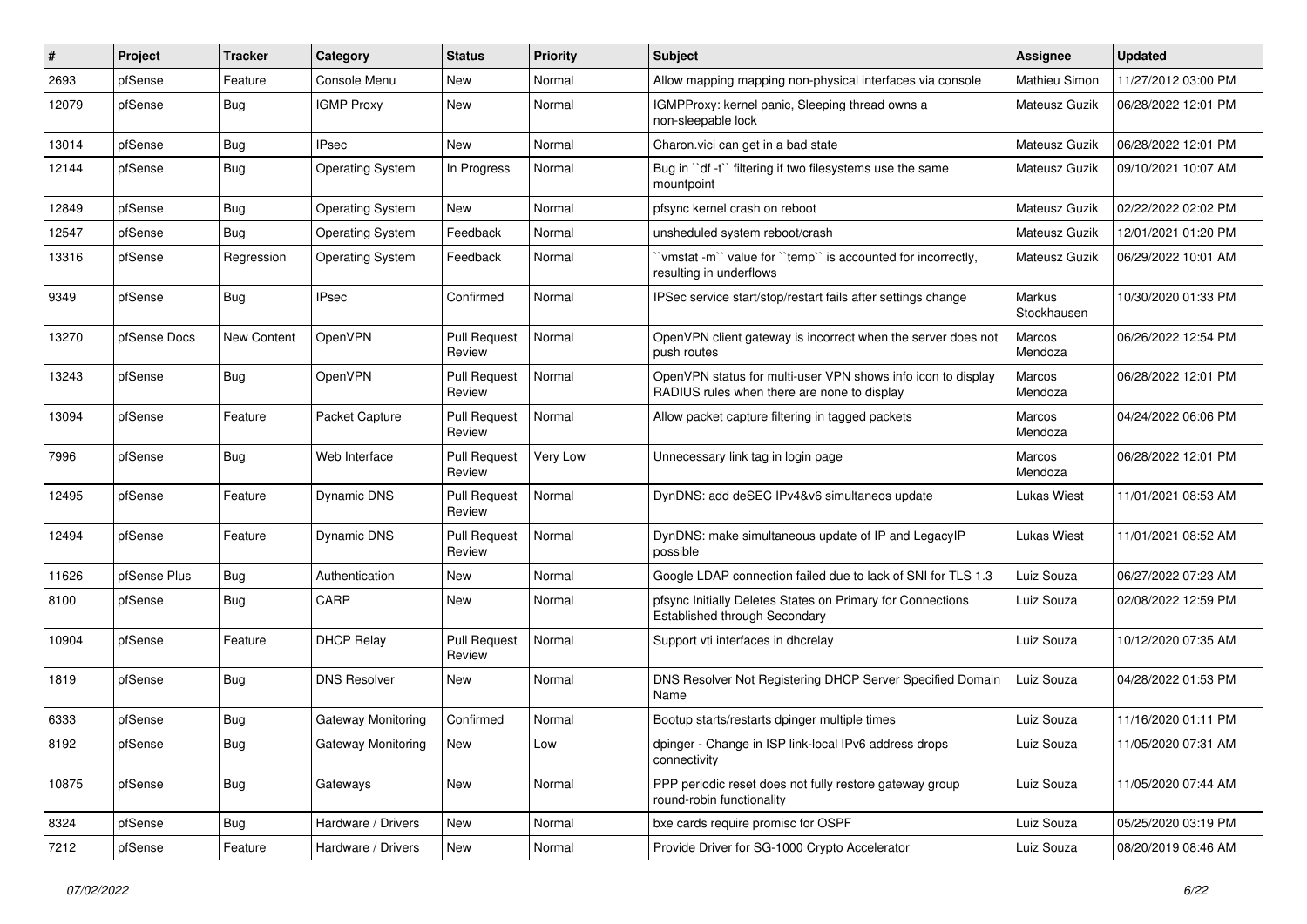| $\#$  | Project             | Tracker    | Category                            | <b>Status</b>                 | Priority  | <b>Subject</b>                                                                                        | <b>Assignee</b>        | <b>Updated</b>      |
|-------|---------------------|------------|-------------------------------------|-------------------------------|-----------|-------------------------------------------------------------------------------------------------------|------------------------|---------------------|
| 9123  | pfSense             | <b>Bug</b> | Interfaces                          | Feedback                      | Very High | Adding/configuring vlan on ixl-devices causes aq_add_macvlan<br>err -53, ag error 14                  | Luiz Souza             | 05/16/2022 07:57 AM |
| 8815  | pfSense             | Bug        | Interfaces                          | New                           | Normal    | IP addresses are removed from interfaces when link is lost and<br>either IPv4 or IPv6 is dynamic      | Luiz Souza             | 07/21/2021 07:49 AM |
| 8611  | pfSense             | <b>Bug</b> | Interfaces                          | In Progress                   | Normal    | unable to receive IPv6 RA's on SG-1000, default route lost                                            | Luiz Souza             | 02/01/2021 03:31 PM |
| 7235  | pfSense             | <b>Bug</b> | <b>IPsec</b>                        | New                           | Normal    | 4860 has not got significant IPsec performance rising with<br>enabled HW acceleration                 | Luiz Souza             | 12/18/2021 04:32 PM |
| 8964  | pfSense             | <b>Bug</b> | IPsec                               | <b>New</b>                    | High      | IPsec async cryptography advanced setting - TCP traffic not<br>passing through                        | Luiz Souza             | 12/08/2020 12:09 PM |
| 8013  | pfSense             | <b>Bug</b> | <b>IPsec</b>                        | New                           | Normal    | IPsec MSS clamping value shared for IPv4 and IPv6                                                     | Luiz Souza             | 10/28/2021 01:37 PM |
| 4406  | pfSense             | <b>Bug</b> | <b>Operating System</b>             | Confirmed                     | Normal    | ALTQ problems with wireless cloned interfaces                                                         | Luiz Souza             | 11/19/2015 12:06 AM |
| 4479  | pfSense             | <b>Bug</b> | <b>Operating System</b>             | New                           | Normal    | Firewall rules won't match GRE interface after applying IPSEC<br>transport encryption on GRE tunnel   | Luiz Souza             | 08/20/2021 08:46 AM |
| 6220  | pfSense             | <b>Bug</b> | <b>Operating System</b>             | Confirmed                     | Normal    | state mismatch with host-initiated traffic matching binat to IP not<br>locally assigned               | Luiz Souza             | 06/08/2016 09:23 AM |
| 4796  | pfSense             | Feature    | Routing                             | New                           | Normal    | Support Multiple FIBs in pfSense                                                                      | Luiz Souza             | 09/22/2017 12:12 AM |
| 4298  | pfSense             | <b>Bug</b> | <b>SNMP</b>                         | Assigned                      | Very Low  | Excessive errors from snmpd                                                                           | Luiz Souza             | 09/13/2020 08:21 AM |
| 6023  | pfSense<br>Packages | <b>Bug</b> | Suricata                            | New                           | Low       | Traffic Shaper (pfsense 2.3) Suricata V3.0 Inline Mode<br>Operation                                   | Luiz Souza             | 04/15/2016 05:59 AM |
| 4405  | pfSense             | Feature    | <b>Traffic Shaper</b><br>(ALTQ)     | In Progress                   | Normal    | Traffic shaping doesn't work when applied to a bridge interface                                       | Luiz Souza             | 02/09/2021 12:05 PM |
| 6295  | pfSense             | <b>Bug</b> | <b>Traffic Shaper</b><br>(Limiters) | New                           | Normal    | Crash upon applying CODELQ to untagged parent interface<br>when also applied to daughter VLAN         | Luiz Souza             | 08/20/2019 02:44 PM |
| 7389  | pfSense             | <b>Bug</b> | <b>Traffic Shaper</b><br>(Limiters) | In Progress                   | Normal    | Limiter does not work with transparent proxy                                                          | Luiz Souza             | 02/01/2021 03:31 PM |
| 3824  | pfSense             | <b>Bug</b> | <b>Traffic Shaper</b><br>(Limiters) | Confirmed                     | Normal    | Limiters on bridge break traffic outside locally-configured IP<br>subnets                             | Luiz Souza             | 11/03/2016 07:16 PM |
| 10708 | pfSense             | <b>Bug</b> | Upgrade                             | New                           | Normal    | ZFS bootpool boot symlink issue                                                                       | Luiz Souza             | 03/08/2021 07:03 AM |
| 13323 | pfSense             | <b>Bug</b> | <b>Captive Portal</b>               | New                           | Normal    | Captive Portal breaks policy based routing for mac address<br>bypassed clients after upgrade to 22.05 | <b>Kristof Provost</b> | 06/30/2022 09:46 AM |
| 13303 | pfSense             | <b>Bug</b> | Dynamic DNS                         | <b>Pull Request</b><br>Review | Normal    | DynDNS - DNSExit no longer working                                                                    | Koen Zomers            | 06/28/2022 12:01 PM |
| 11797 | pfSense<br>Packages | <b>Bug</b> | <b>Status Traffic Totals</b>        | New                           | Normal    | Traffic Totals lost upon reboot when using a ramdisk for /var<br>and /tmp                             | John Cornwell          | 04/10/2021 06:27 PM |
| 6742  | pfSense             | Feature    | Authentication                      | New                           | Normal    | OAuth2 authentication for OpenVPN (and for FreeRadius)                                                | Jim Thompson           | 10/19/2020 09:19 AM |
| 3377  | pfSense             | Feature    | Captive Portal                      | New                           | Normal    | OAuth2 authentication in captive portal                                                               | Jim Thompson           | 10/19/2020 09:13 AM |
| 4632  | pfSense             | Feature    | <b>Operating System</b>             | New                           | Normal    | Support for Multipath TCP (MPTCP)                                                                     | Jim Thompson           | 03/01/2022 05:39 AM |
| 5616  | pfSense             | Feature    | Wireless                            | New                           | Normal    | Incorrect Wireless Channel                                                                            | Jim Thompson           | 10/09/2016 03:33 PM |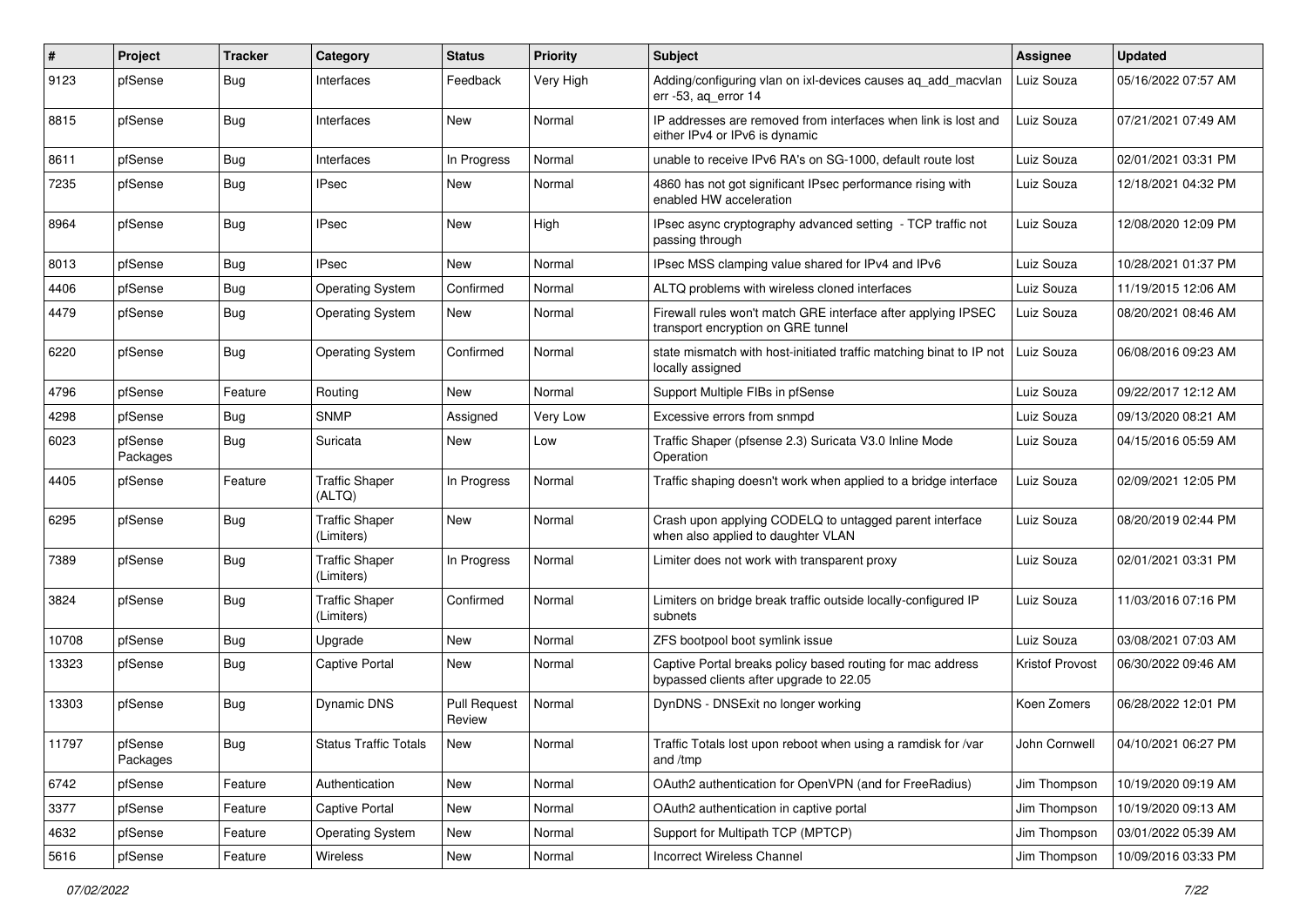| #     | Project             | Tracker     | Category              | <b>Status</b>                 | <b>Priority</b> | <b>Subject</b>                                                                           | Assignee   | <b>Updated</b>      |
|-------|---------------------|-------------|-----------------------|-------------------------------|-----------------|------------------------------------------------------------------------------------------|------------|---------------------|
| 9200  | pfSense<br>Packages | Todo        | <b>ACME</b>           | New                           | Normal          | Add DNS support for Google domain to Acme manager                                        | Jim Pingle | 02/15/2022 03:16 AM |
| 11879 | pfSense<br>Packages | Feature     | <b>ACME</b>           | Feedback                      | Normal          | Add support for SSL.com ACME server                                                      | Jim Pingle | 03/02/2022 02:03 PM |
| 1979  | pfSense             | Feature     | Aliases / Tables      | New                           | Normal          | Add some default read-only system aliases                                                | Jim Pingle | 08/21/2019 11:01 AM |
| 13245 | pfSense             | Feature     | Aliases / Tables      | <b>Pull Request</b><br>Review | Normal          | Type column on Alias lists                                                               | Jim Pingle | 06/28/2022 12:01 PM |
| 12863 | pfSense             | Feature     | Authentication        | <b>New</b>                    | Very Low        | dynamically tune sha512crypt rounds                                                      | Jim Pingle | 03/19/2022 12:53 PM |
| 13132 | pfSense             | <b>Bug</b>  | Backup / Restore      | New                           | Normal          | Two SSHDATA Sections in Restored Config Breaks Unit                                      | Jim Pingle | 06/29/2022 07:53 AM |
| 13229 | pfSense Docs        | Todo        | <b>Captive Portal</b> | Feedback                      | Normal          | Update documentation for IPFW to PF transition for Limiters and<br><b>Captive Portal</b> | Jim Pingle | 05/27/2022 03:04 PM |
| 13272 | pfSense             | <b>Bug</b>  | <b>Captive Portal</b> | <b>Pull Request</b><br>Review | Very Low        | Voucher CSV output has leading space before voucher code                                 | Jim Pingle | 06/28/2022 12:01 PM |
| 9889  | pfSense             | <b>Bug</b>  | Certificates          | New                           | Very Low        | CRL check for Intermediate CA CRLs fails                                                 | Jim Pingle | 11/08/2019 11:03 AM |
| 13258 | pfSense             | <b>Bug</b>  | Console Menu          | Pull Request<br>Review        | Low             | secret menu option 100                                                                   | Jim Pingle | 06/28/2022 12:01 PM |
| 11471 | pfSense Docs        | Todo        | Development           | New                           | Low             | Feedback on Development - Developing Packages                                            | Jim Pingle | 02/19/2021 02:52 PM |
| 11071 | pfSense Docs        | New Content | <b>DHCP</b>           | New                           | Normal          | Feedback on Services - IPv6 Router Advertisements                                        | Jim Pingle | 12/08/2020 09:25 AM |
| 8852  | pfSense Docs        | Correction  | <b>DHCP</b>           | New                           | Normal          | [feedback form] Unclear about "Client Identifier" in a static<br>mapping                 | Jim Pingle | 09/23/2020 02:30 PM |
| 13250 | pfSense             | Todo        | DHCP (IPv4)           | New                           | Very Low        | Clean up DHCP Server option language                                                     | Jim Pingle | 06/28/2022 12:01 PM |
| 13020 | pfSense Docs        | Todo        | <b>Firewall Rules</b> | New                           | Normal          | easyrule command documentation should document<br>permissible wildcards                  | Jim Pingle | 04/04/2022 08:01 AM |
| 9685  | pfSense Docs        | Correction  | <b>Firewall Rules</b> | New                           | Normal          | Feedback on Firewall - Floating Rules                                                    | Jim Pingle | 09/23/2020 02:57 PM |
| 8516  | pfSense<br>Packages | <b>Bug</b>  | FreeRADIUS            | New                           | Normal          | FreeRADIUS requires settings re-saved after pfSense upgrade                              | Jim Pingle | 12/31/2021 05:58 PM |
| 10653 | pfSense<br>Packages | Feature     | <b>FRR</b>            | <b>New</b>                    | Normal          | Allow to download frr_status                                                             | Jim Pingle | 06/11/2020 01:21 AM |
| 9545  | pfSense<br>Packages | Feature     | <b>FRR</b>            | <b>New</b>                    | Normal          | Enable MULTIPATH in FRR                                                                  | Jim Pingle | 09/18/2020 12:52 PM |
| 11206 | pfSense<br>Packages | Feature     | <b>FRR</b>            | <b>Pull Request</b><br>Review | Normal          | <b>FRR 7.5</b>                                                                           | Jim Pingle | 01/08/2021 12:47 PM |
| 10789 | pfSense<br>Packages | Feature     | <b>FRR</b>            | Feedback                      | Normal          | FRR integrated configuration and hitless reloads                                         | Jim Pingle | 01/20/2021 11:16 PM |
| 11130 | pfSense<br>Packages | Feature     | <b>FRR</b>            | Feedback                      | Normal          | FRR RIP support                                                                          | Jim Pingle | 12/31/2021 04:19 PM |
| 10294 | pfSense<br>Packages | Bug         | <b>FRR</b>            | New                           | Normal          | FRR Route Counts Incorrect on Status Page                                                | Jim Pingle | 02/26/2020 11:08 AM |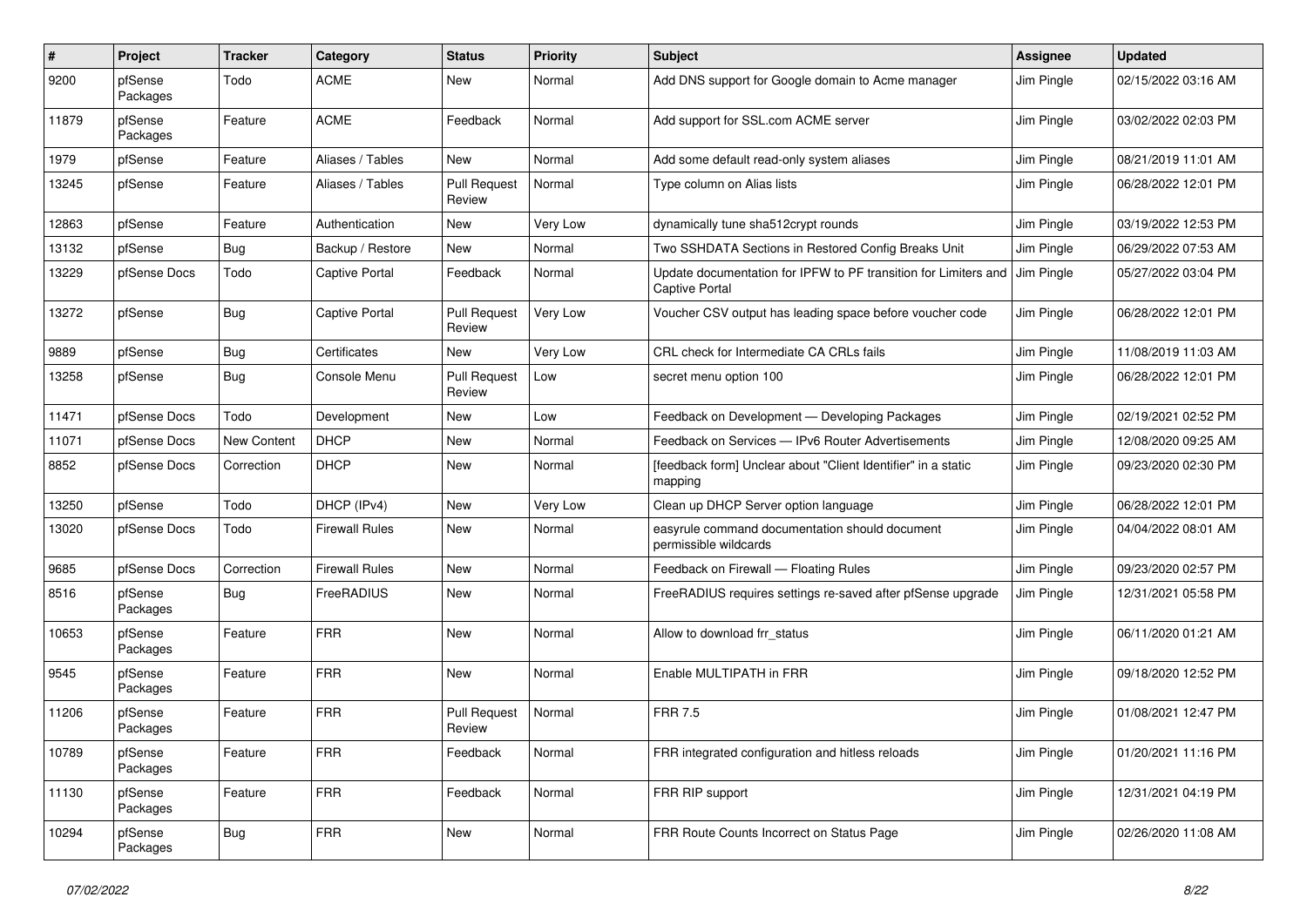| #     | Project             | <b>Tracker</b> | Category                    | <b>Status</b> | <b>Priority</b> | <b>Subject</b>                                                                                    | <b>Assignee</b> | <b>Updated</b>      |
|-------|---------------------|----------------|-----------------------------|---------------|-----------------|---------------------------------------------------------------------------------------------------|-----------------|---------------------|
| 9141  | pfSense<br>Packages | Feature        | <b>FRR</b>                  | New           | Very Low        | FRR xmlrpc                                                                                        | Jim Pingle      | 11/26/2018 07:49 AM |
| 11345 | pfSense<br>Packages | <b>Bug</b>     | <b>FRR</b>                  | Feedback      | Normal          | FRR-OSPF - No "prefix-list" possible                                                              | Jim Pingle      | 02/04/2021 11:03 PM |
| 11301 | pfSense<br>Packages | Feature        | <b>FRR</b>                  | Feedback      | Normal          | Switch FRR to use default rc file as a service control base                                       | Jim Pingle      | 01/28/2021 09:35 AM |
| 12811 | pfSense             | <b>Bug</b>     | Gateway Monitoring          | New           | Normal          | Services are not restarted when PPP interfaces connect                                            | Jim Pingle      | 06/30/2022 03:18 AM |
| 12942 | pfSense             | Bug            | Gateways                    | New           | Normal          | Code to kill states for old gateway when reconnecting an<br>interface is incorrect                | Jim Pingle      | 06/28/2022 12:01 PM |
| 9370  | pfSense Docs        | Correction     | General                     | In Progress   | Normal          | Update old screenshots                                                                            | Jim Pingle      | 12/03/2021 09:55 AM |
| 10821 | pfSense Docs        | Correction     | General                     | New           | Normal          | Use neutral language alternatives                                                                 | Jim Pingle      | 09/23/2020 10:43 AM |
| 9335  | pfSense<br>Packages | <b>Bug</b>     | haproxy                     | Feedback      | Normal          | Stored XSS in HAProxy / haproxy listeners edit.php                                                | Jim Pingle      | 02/18/2019 09:35 AM |
| 13108 | pfSense Docs        | Todo           | Installation /<br>Upgrades  | New           | Normal          | ZFS filesystem implications                                                                       | Jim Pingle      | 04/27/2022 03:18 PM |
| 9454  | pfSense Docs        | Correction     | Interfaces                  | New           | Low             | Feedback on IDS / IPS - Snort Suppression Lists                                                   | Jim Pingle      | 09/23/2020 02:44 PM |
| 13228 | pfSense             | Bug            | Interfaces                  | New           | Normal          | Recovering interface gateway may not be added back into<br>gateway groups and rules when expected | Jim Pingle      | 06/29/2022 04:31 PM |
| 6624  | pfSense             | Bug            | <b>IPsec</b>                | Confirmed     | Normal          | changes in IPsec config should down the connection                                                | Jim Pingle      | 08/02/2021 12:08 PM |
| 12335 | pfSense             | <b>Bug</b>     | IPsec                       | New           | Normal          | <b>IPsec DNS inefficiency</b>                                                                     | Jim Pingle      | 06/28/2022 12:01 PM |
| 11539 | pfSense             | Bug            | <b>IPsec</b>                | Feedback      | Normal          | Mobile IPsec "split_include" value of 0.0.0.0/0 causes some<br>clients to fail                    | Jim Pingle      | 06/28/2022 12:01 PM |
| 12549 | pfSense             | Regression     | IPsec                       | New           | Normal          | Per-user Mobile IPsec settings are not applied to connecting<br>mobile clients                    | Jim Pingle      | 06/28/2022 12:01 PM |
| 7248  | pfSense             | Feature        | <b>IPsec</b>                | New           | Normal          | Web UI for IPSec settings should warn about poor security<br>choices                              | Jim Pingle      | 10/31/2019 12:15 PM |
| 11997 | pfSense<br>Packages | Bug            | <b>IPsec Profile Wizard</b> | New           | Normal          | Add Support for Android Strongswan Profiles in the Profile<br>Wizard                              | Jim Pingle      | 07/10/2021 07:51 PM |
| 8315  | pfSense<br>Packages | <b>Bug</b>     | Mail report                 | Feedback      | Normal          | Mail Report mail_report_send() behavior different than<br>notify_via_smtp()                       | Jim Pingle      | 09/24/2019 10:12 AM |
| 12978 | pfSense Docs        | Correction     | Monitoring                  | New           | Normal          | Correction to iftop section of Monitoring Bandwidth Usage                                         | Jim Pingle      | 03/23/2022 11:18 AM |
| 11204 | pfSense<br>Packages | <b>Bug</b>     | NET-SNMP                    | Feedback      | Normal          | Fix net-snmp logging to syslog                                                                    | Jim Pingle      | 03/19/2021 05:10 AM |
| 12963 | pfSense<br>Packages | Feature        | Nmap                        | Feedback      | Normal          | Run nmap scans in the background                                                                  | Jim Pingle      | 06/06/2022 06:55 PM |
| 6569  | pfSense             | Feature        | <b>NTPD</b>                 | New           | Normal          | Support Rockwell ZODIAC binary protocol (Jupiter receiver) for<br>high precision                  | Jim Pingle      | 07/18/2016 11:45 AM |
| 12980 | pfSense Docs        | Todo           | OpenVPN                     | Feedback      | Normal          | Add warnings against OpenVPN Shared Key mode                                                      | Jim Pingle      | 03/24/2022 02:11 PM |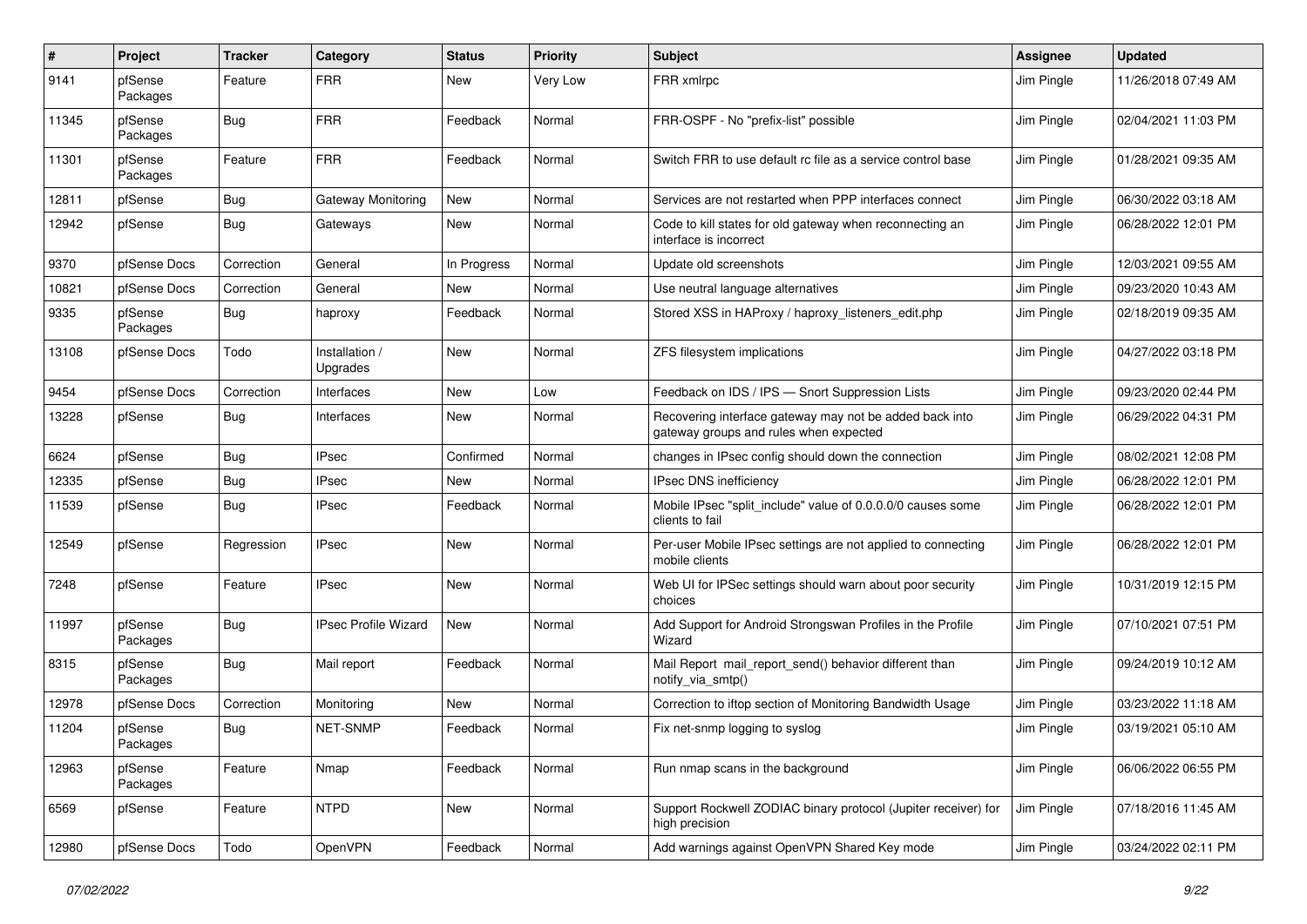| ∦     | Project             | <b>Tracker</b> | Category                 | <b>Status</b>                 | <b>Priority</b> | Subject                                                                                                                                        | <b>Assignee</b> | <b>Updated</b>      |
|-------|---------------------|----------------|--------------------------|-------------------------------|-----------------|------------------------------------------------------------------------------------------------------------------------------------------------|-----------------|---------------------|
| 12565 | pfSense Docs        | New Content    | OpenVPN                  | New                           | Normal          | Document new "Duplicate Connection Limit" option on<br>OpenVPN server instances                                                                | Jim Pingle      | 12/06/2021 08:07 AM |
| 13088 | pfSense             | Bug            | <b>OpenVPN</b>           | New                           | Normal          | OpenVPN Client Overrides: properly hide/show form fields                                                                                       | Jim Pingle      | 06/08/2022 09:15 AM |
| 13211 | pfSense Docs        | New Content    | OpenVPN                  | Feedback                      | Normal          | OpenVPN DCO Documentation                                                                                                                      | Jim Pingle      | 06/15/2022 10:42 AM |
| 8380  | pfSense             | <b>Bug</b>     | <b>OpenVPN</b>           | New                           | Normal          | OpenVPN RADIUS password length is not constant                                                                                                 | Jim Pingle      | 07/17/2020 11:46 AM |
| 13090 | pfSense             | Bug            | <b>OpenVPN</b>           | New                           | Normal          | OpenVPN: do not use legacy deprecated netbios settings                                                                                         | Jim Pingle      | 04/22/2022 11:19 AM |
| 13085 | pfSense             | Feature        | OpenVPN                  | <b>Pull Request</b><br>Review | Normal          | OpenVPN: expose NBDD servers in GUI + fix GUI bugs                                                                                             | Jim Pingle      | 04/22/2022 11:09 AM |
| 13089 | pfSense             | Bug            | <b>OpenVPN</b>           | New                           | Normal          | OpenVPN: fix some netbios options were preserved even if teh<br>Netbios option was unchecked                                                   | Jim Pingle      | 04/22/2022 11:06 AM |
| 12475 | pfSense<br>Packages | Bug            | OpenVPN Client<br>Export | Feedback                      | Normal          | OpenVPN Client Export does not show certificate without<br>private key                                                                         | Jim Pingle      | 02/17/2022 08:24 AM |
| 13255 | pfSense<br>Packages | Todo           | OpenVPN Client<br>Export | New                           | Normal          | Set PKCS#12 algorithm when exporting OpenVPN ZIP or<br>Windows bundles                                                                         | Jim Pingle      | 06/08/2022 10:37 AM |
| 13054 | pfSense             | Feature        | Package System           | New                           | Normal          | Package plugin hook for web server configuration stanzas                                                                                       | Jim Pingle      | 04/12/2022 03:04 PM |
| 9369  | pfSense Docs        | New Content    | Packages                 | New                           | Normal          | Document remaining packages                                                                                                                    | Jim Pingle      | 04/14/2021 03:39 PM |
| 9310  | pfSense Docs        | Correction     | Products                 | New                           | Normal          | Appliances with internal switch need the MAC Address section<br>of their Getting Started guides updated                                        | Jim Pingle      | 09/23/2020 10:24 AM |
| 11195 | pfSense Docs        | Correction     | Recipes                  | New                           | Normal          | Feedback on pfSense Configuration Recipes - Accessing a<br>CPE/Modem from Inside the Firewall                                                  | Jim Pingle      | 12/30/2020 01:13 PM |
| 9608  | pfSense Docs        | Correction     | Recipes                  | New                           | Low             | Feedback on Virtualization - Virtualizing pfSense with Hyper-V                                                                                 | Jim Pingle      | 03/06/2021 04:29 PM |
| 9374  | pfSense Docs        | Correction     | Recipes                  | New                           | Normal          | Feedback on Virtualization - Virtualizing pfSense with Hyper-V                                                                                 | Jim Pingle      | 09/23/2020 02:40 PM |
| 10924 | pfSense Docs        | Correction     | Recipes                  | New                           | Normal          | Feedback on Virtualization - Virtualizing pfSense with VMware<br>vSphere / ESXi                                                                | Jim Pingle      | 09/23/2020 03:46 PM |
| 13223 | pfSense Docs        | New Content    | Routing / Gateways       | Feedback                      | Normal          | Document new gateway state killing behavior                                                                                                    | Jim Pingle      | 05/27/2022 01:59 PM |
| 13310 | pfSense             | <b>Bug</b>     | Rules / NAT              | Feedback                      | Normal          | Each line in the NPt destination IPv6 prefix list also contains the<br>network of the previous line when multiple choices are present          | Jim Pingle      | 06/28/2022 12:01 PM |
| 13240 | pfSense             | <b>Bug</b>     | Rules / NAT              | New                           | Normal          | User is forced to pick an NPt destination IPv6 prefix length even<br>when choosing a drop-down entry which contains a defined<br>prefix length | Jim Pingle      | 06/28/2022 12:01 PM |
| 12160 | pfSense<br>Packages | Regression     | syslog-ng                | Feedback                      | High            | An invalid configuration is generated when choosing TLS as the<br>default protocol                                                             | Jim Pingle      | 07/23/2021 03:27 PM |
| 11145 | pfSense Docs        | Correction     | Virtualization           | New                           | Very Low        | Feedback on pfSense Configuration Recipes - Virtualizing<br>pfSense with Hyper-V                                                               | Jim Pingle      | 03/06/2021 04:14 PM |
| 10482 | pfSense Docs        | Correction     | Virtualization           | New                           | Normal          | In AWS, Get System Log may not show output and Get<br>Instance Screenshot may need to be used                                                  | Jim Pingle      | 04/20/2020 09:07 AM |
| 13318 | pfSense             | <b>Bug</b>     | Web Interface            | Feedback                      | Low             | NDP Table not showing hostname                                                                                                                 | Jim Pingle      | 07/02/2022 02:57 AM |
| 84    | pfSense             | Feature        | Web Interface            | New                           | Low             | Nightly Filter Summary E-Mail                                                                                                                  | Jim Pingle      | 04/03/2010 06:22 PM |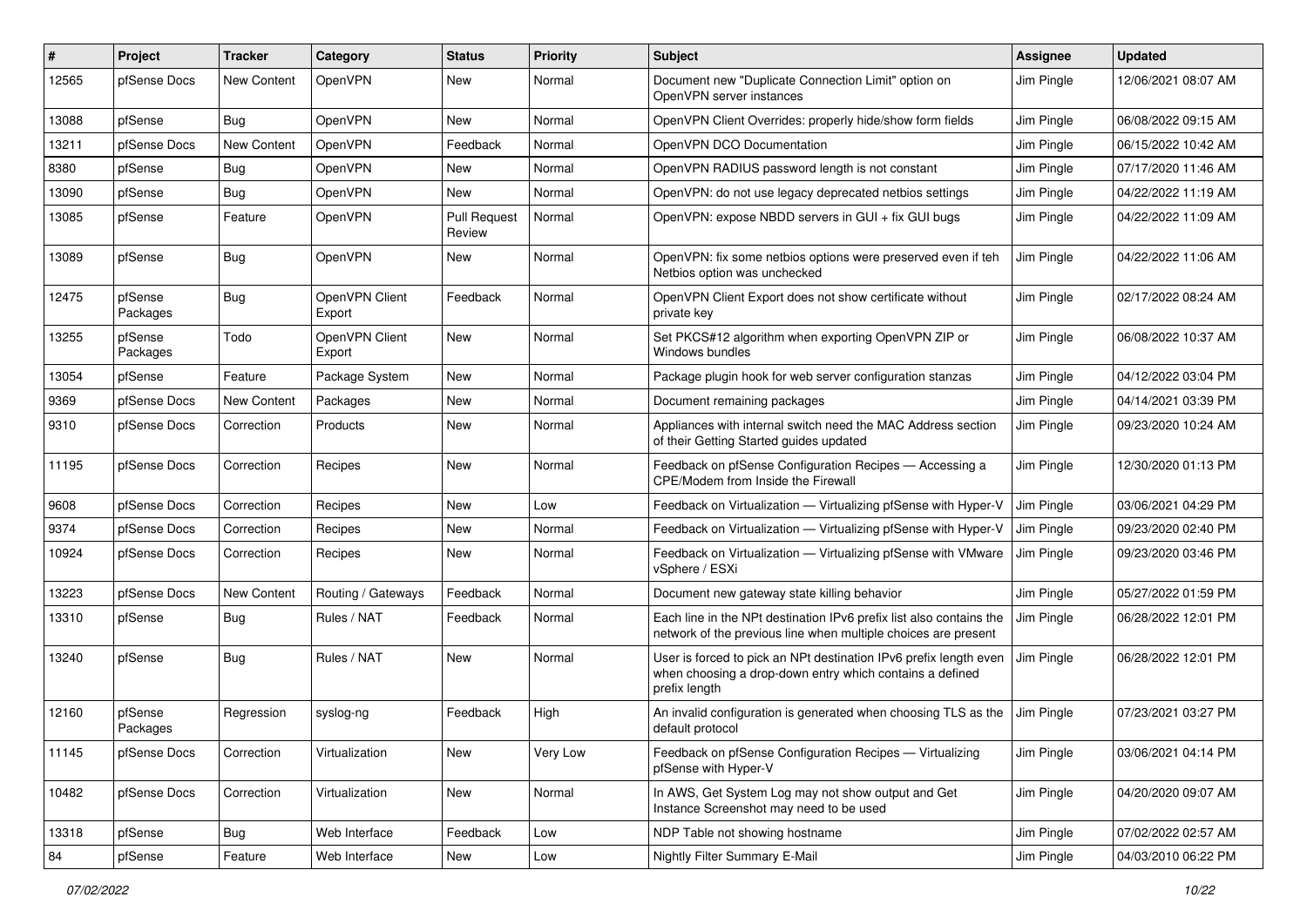| #     | Project             | <b>Tracker</b> | Category                            | <b>Status</b>                 | <b>Priority</b> | <b>Subject</b>                                                                                                         | <b>Assignee</b>        | <b>Updated</b>      |
|-------|---------------------|----------------|-------------------------------------|-------------------------------|-----------------|------------------------------------------------------------------------------------------------------------------------|------------------------|---------------------|
| 11067 | pfSense Docs        | Correction     | Wireless                            | <b>New</b>                    | Normal          | Feedback on Wireless - Recommended Wireless Hardware                                                                   | Jim Pingle             | 11/16/2020 07:17 AM |
| 1675  | pfSense             | <b>Bug</b>     | <b>Captive Portal</b>               | <b>New</b>                    | Normal          | Captive portal logout problems with pop-up blockers.                                                                   | <b>Jared Dillard</b>   | 03/28/2016 01:37 PM |
| 7387  | pfSense             | <b>Bug</b>     | Dashboard                           | New                           | Low             | New Traffic Graph in dashboard resets inverted view to normal<br>view                                                  | Jared Dillard          | 12/11/2021 08:14 PM |
| 10892 | pfSense             | <b>Bug</b>     | Rules / NAT                         | <b>New</b>                    | Low             | Large number of VLAN/LANs make floating rules are to read                                                              | <b>Jared Dillard</b>   | 02/01/2021 03:29 PM |
| 6026  | pfSense             | <b>Bug</b>     | Rules / NAT                         | <b>New</b>                    | Low             | webinterface, firewall rules, wrapping of columns or visible<br>(horizontal) scrollbar needed when contents doesnt fit | Jared Dillard          | 08/20/2019 03:40 PM |
| 9537  | pfSense<br>Packages | Bug            | <b>Status Traffic Totals</b>        | <b>New</b>                    | Normal          | One month offset in displayed data between time changes                                                                | Jared Dillard          | 05/01/2020 08:27 AM |
| 10429 | pfSense<br>Packages | Bug            | <b>Status Traffic Totals</b>        | <b>New</b>                    | Normal          | Status Traffic Total broken 2.4.5                                                                                      | <b>Jared Dillard</b>   | 02/27/2021 07:55 PM |
| 7267  | pfSense<br>Packages | Bug            | <b>Status Traffic Totals</b>        | New                           | Normal          | Status Traffic Totals - Stacked Bar - Scale not high enough                                                            | <b>Jared Dillard</b>   | 11/18/2020 07:38 AM |
| 6752  | pfSense<br>Packages | Todo           | <b>Status Traffic Totals</b>        | <b>New</b>                    | Low             | Traffic Totals Data Summary Graph                                                                                      | Jared Dillard          | 11/08/2017 08:58 AM |
| 8274  | pfSense             | Feature        | <b>Traffic Graphs</b>               | New                           | Normal          | Reverse Inverse Traffic Graph View                                                                                     | <b>Jared Dillard</b>   | 08/14/2019 10:31 AM |
| 7398  | pfSense             | Feature        | <b>Traffic Graphs</b>               | Assigned                      | Normal          | Show average value of bandwidth in/out on Dashboard trafic<br>graph                                                    | Jared Dillard          | 08/21/2019 08:56 AM |
| 8349  | pfSense             | Feature        | <b>Traffic Graphs</b>               | <b>New</b>                    | Normal          | Show the actual numerical information (upload/download<br>speeds) in the traffic graph dashboard widget                | Jared Dillard          | 02/28/2018 09:42 AM |
| 7400  | pfSense             | <b>Bug</b>     | <b>Traffic Graphs</b>               | Assigned                      | Normal          | Traffic Graphs show bad data on 2.3.3 1                                                                                | <b>Jared Dillard</b>   | 12/31/2021 05:47 PM |
| 6696  | pfSense             | Bug            | <b>Traffic Shaper</b><br>(ALTQ)     | New                           | Low             | Add configure link to Status > Queues error message if traffic<br>shaping not configured                               | Jared Dillard          | 08/21/2019 08:55 AM |
| 6727  | pfSense             | Todo           | Web Interface                       | <b>New</b>                    | Very Low        | Missing file apple-touch-icon-precomposed.png?                                                                         | <b>Jared Dillard</b>   | 08/18/2016 02:10 PM |
| 5480  | pfSense             | Todo           | Web Interface                       | <b>New</b>                    | Low             | inconsistent display of default values in fields                                                                       | <b>Jared Dillard</b>   | 03/01/2016 04:59 PM |
| 5367  | pfSense             | Bug            | Web Interface                       | <b>New</b>                    | Normal          | Safari repeatedly tries to reload dashboard                                                                            | Jared Dillard          | 08/22/2016 11:08 AM |
| 6697  | pfSense             | Todo           | Web Interface                       | New                           | Low             | White squares around the numeric values in the Status /<br>Queues page                                                 | <b>Jared Dillard</b>   | 08/15/2016 03:19 AM |
| 6993  | pfSense             | <b>Bug</b>     | OpenVPN                             | <b>New</b>                    | Normal          | OpenVPN status error during CARP state transition                                                                      | James Webb             | 12/31/2021 05:44 PM |
| 13284 | pfSense<br>Packages | Feature        | FreeRADIUS                          | New                           | Normal          | Option to define "Issuer" in OPT configuration.                                                                        | Jakob<br>Nordgarden    | 06/19/2022 12:10 PM |
| 8072  | pfSense             | <b>Bug</b>     | <b>Traffic Shaper</b><br>(Limiters) | <b>New</b>                    | Normal          | Limiter / Queue mask issues?                                                                                           | Ivor Kreso             | 11/08/2017 07:56 PM |
| 13214 | pfSense<br>Packages | <b>Bug</b>     | node_exporter                       | <b>Pull Request</b><br>Review | Normal-package  | AttributeError: 'NoneType' object has no attribute 'text'                                                              | lan Grindlev           | 05/25/2022 08:20 AM |
| 6167  | pfSense             | <b>Bug</b>     | <b>IPsec</b>                        | Confirmed                     | Normal          | IPsec IPComp not working                                                                                               | George<br>Neville-Neil | 09/22/2020 06:07 PM |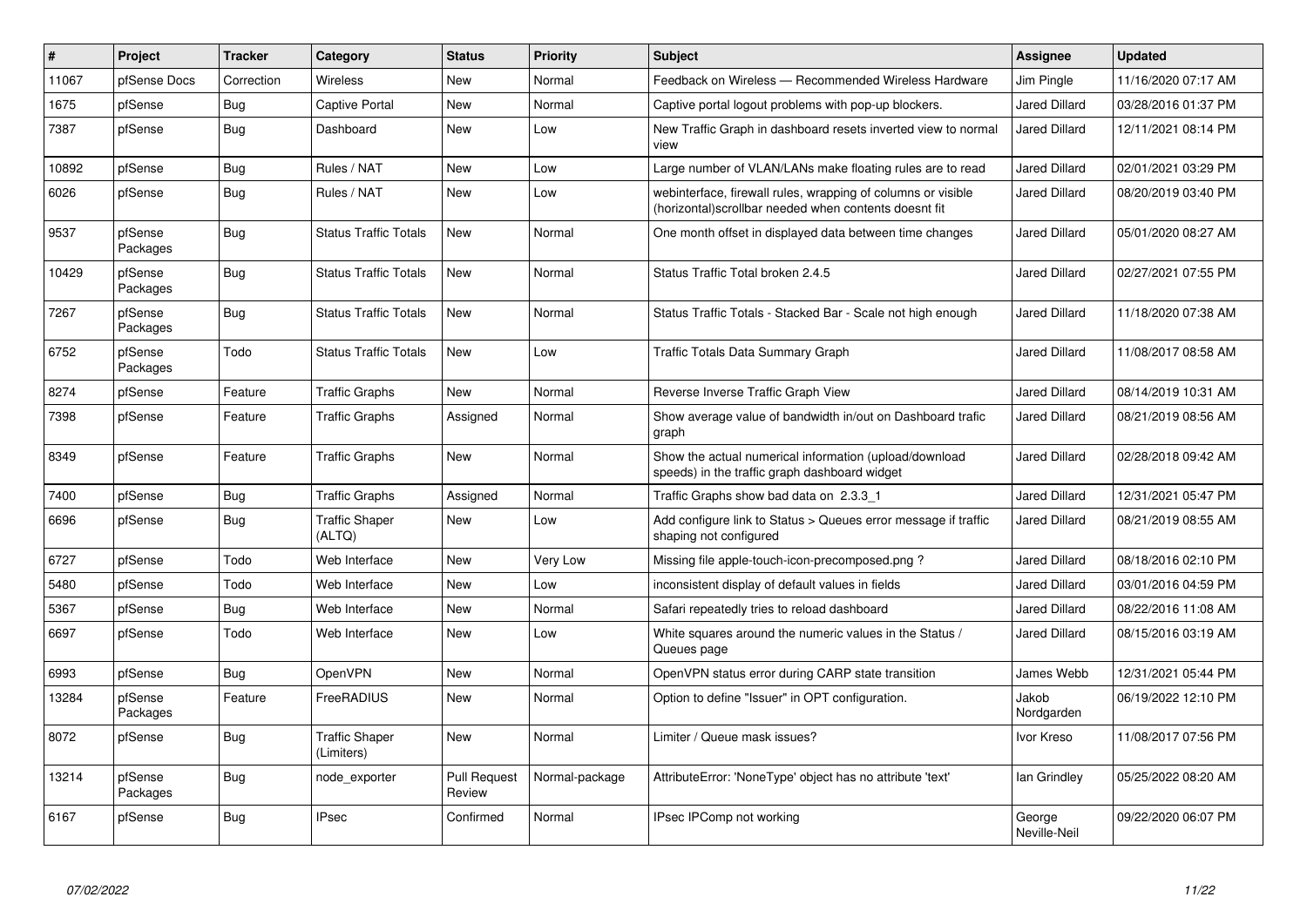| $\pmb{\sharp}$ | <b>Project</b>      | <b>Tracker</b>     | Category           | <b>Status</b>                 | Priority | <b>Subject</b>                                                                                                                          | Assignee               | <b>Updated</b>      |
|----------------|---------------------|--------------------|--------------------|-------------------------------|----------|-----------------------------------------------------------------------------------------------------------------------------------------|------------------------|---------------------|
| 6873           | pfSense             | Bug                | DHCP (IPv6)        | <b>New</b>                    | Low      | radvd - Too many addresses in RDNSS section when previously<br>using DHCPv6                                                             | Dominic<br>McKeown     | 06/06/2018 10:45 AM |
| 13306          | pfSense<br>Packages | Todo               | Nut                | <b>New</b>                    | Normal   | Update NUT to version 2.8.0 to match FreeBSD Packages                                                                                   | Denny Page             | 06/27/2022 10:45 AM |
| 8309           | pfSense             | Feature            | Hardware / Drivers | <b>New</b>                    | Normal   | Include apuled driver to add support for LEDs on PC Engines<br>APU boards                                                               | Darryn Storm           | 08/20/2019 08:47 AM |
| 12715          | pfSense             | Bug                | Authentication     | <b>New</b>                    | Normal   | Long system startup time when LDAP is configured and<br>unavailable during startup.                                                     | Christian<br>McDonald  | 01/24/2022 05:50 AM |
| 13205          | pfSense Docs        | <b>New Content</b> | Backup / Restore   | Feedback                      | Normal   | <b>ZFS Boot Environment documentation</b>                                                                                               | Christian<br>McDonald  | 05/31/2022 10:55 AM |
| 6651           | pfSense<br>Packages | Feature            | <b>FRR</b>         | Feedback                      | Normal   | Loopback interfaces                                                                                                                     | Christian<br>McDonald  | 12/25/2021 02:42 PM |
| 12924          | pfSense<br>Packages | Bug                | WireGuard          | <b>New</b>                    | Normal   | DNS Resolver WireGuard ACL Inconsistency                                                                                                | Christian<br>McDonald  | 04/10/2022 10:36 AM |
| 12756          | pfSense Docs        | Todo               | WireGuard          | <b>New</b>                    | Normal   | Feedback on pfSense Configuration Recipes - WireGuard<br>Remote Access VPN Configuration Example                                        | Christian<br>McDonald  | 05/31/2022 11:42 AM |
| 12760          | pfSense<br>Packages | Bug                | WireGuard          | <b>New</b>                    | Normal   | Link-local addresses disallowed on Wireguard interfaces                                                                                 | Christian<br>McDonald  | 02/07/2022 03:50 AM |
| 13115          | pfSense<br>Packages | <b>Bug</b>         | WireGuard          | Feedback                      | Normal   | WireGuard panic due to KBI changes in ""udp_tun_func_t()""                                                                              | Christian<br>McDonald  | 05/15/2022 10:47 AM |
| 12525          | pfSense<br>Packages | Feature            | WireGuard          | <b>New</b>                    | Normal   | WireGuard Tunnel restore configuration                                                                                                  | Christian<br>McDonald  | 11/17/2021 07:15 AM |
| 12608          | pfSense<br>Packages | Bug                | WireGuard          | <b>New</b>                    | High     | WireGuard tunnels monitored by dpinger causing system to stop<br>routing completely in certain situations                               | Christian<br>McDonald  | 12/16/2021 03:14 PM |
| 12513          | pfSense<br>Packages | Feature            | WireGuard          | <b>New</b>                    | Normal   | WireGuard Utilization Status (Beyond Active Connection)                                                                                 | Christian<br>McDonald  | 12/22/2021 08:40 PM |
| 12526          | pfSense<br>Packages | Feature            | WireGuard          | <b>New</b>                    | Normal   | <b>WireGuard Widget</b>                                                                                                                 | Christian<br>McDonald  | 11/17/2021 07:15 AM |
| 13093          | pfSense             | Bug                | Authentication     | In Progress                   | Normal   | LDAP authentication fails with extended query and RFC2307<br>group lookups enabled                                                      | <b>Chris Linstruth</b> | 06/28/2022 06:09 PM |
| 12782          | pfSense             | Todo               | Build / Release    | <b>New</b>                    | Normal   | Disable compatibility flag                                                                                                              | <b>Brad Davis</b>      | 06/28/2022 12:01 PM |
| 13096          | pfSense<br>Packages | Feature            | Snort              | Feedback                      | Normal   | Improve robustness of Snort Rules Update Log size limitation<br>logic                                                                   | <b>Bill Meeks</b>      | 04/25/2022 12:22 PM |
| 12979          | pfSense<br>Packages | Bug                | Snort              | <b>Pull Request</b><br>Review | High     | Snort Rules Update Process Using Deprecated FreeBSD<br><b>Subdirectory Name</b>                                                         | <b>Bill Meeks</b>      | 03/24/2022 09:02 AM |
| 13095          | pfSense<br>Packages | <b>Bug</b>         | Snort              | Feedback                      | Normal   | Snort VRT change in Shared Object Rules path name results in<br>failure to extract and update Snort Shared Object Rules when<br>enabled | <b>Bill Meeks</b>      | 04/25/2022 12:22 PM |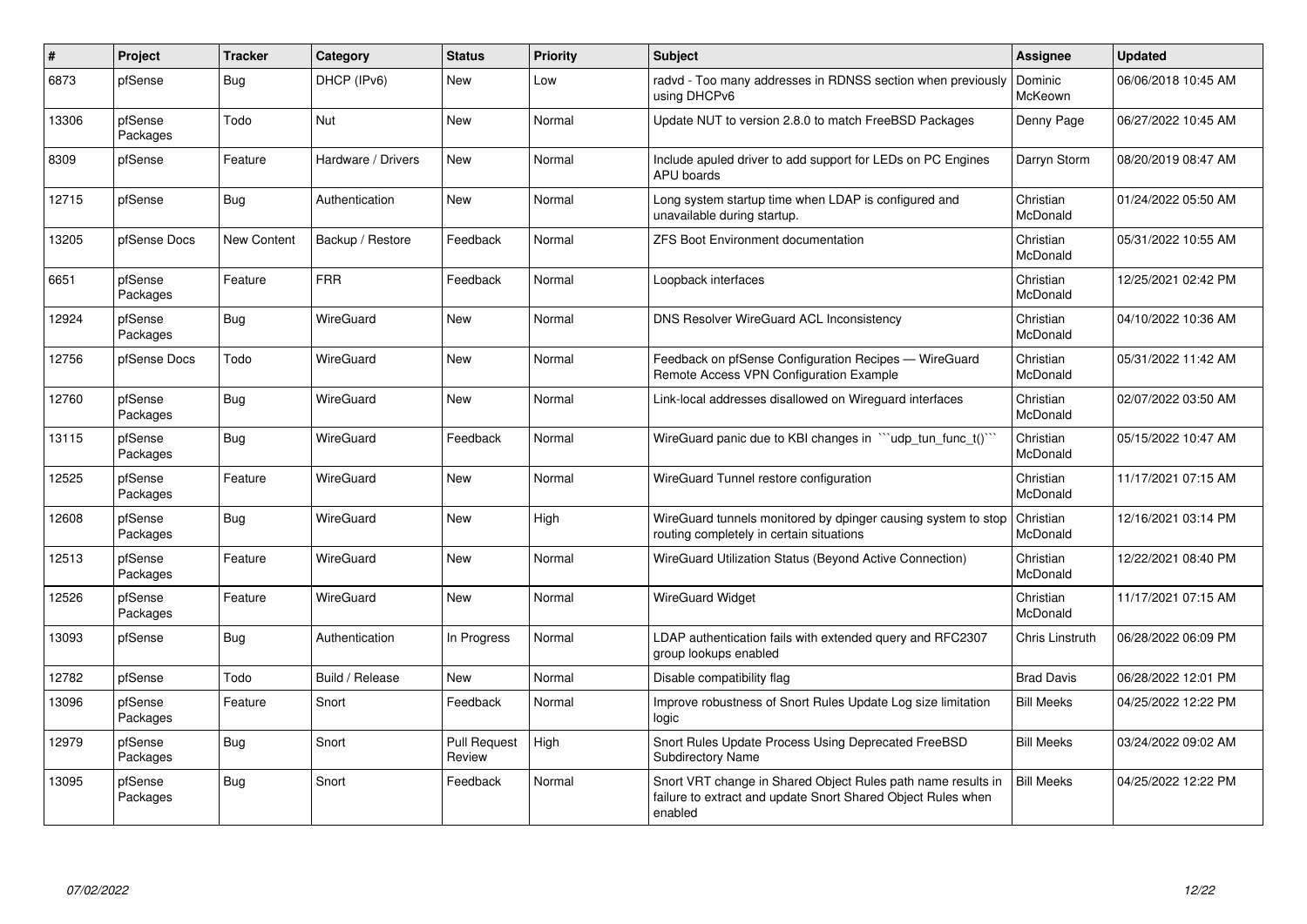| #     | Project             | <b>Tracker</b> | Category               | <b>Status</b>                 | <b>Priority</b> | <b>Subject</b>                                                                                            | <b>Assignee</b>                       | <b>Updated</b>      |
|-------|---------------------|----------------|------------------------|-------------------------------|-----------------|-----------------------------------------------------------------------------------------------------------|---------------------------------------|---------------------|
| 10199 | pfSense             | Todo           | Translations           | New                           | <b>Very Low</b> | Improve Spanish translation interface                                                                     | Aluisco Miguel<br>Ricardo<br>Mastrapa | 01/22/2020 09:22 AM |
| 12573 | pfSense<br>Packages | Feature        | New Package<br>Request | New                           | Normal          | Dashboard widget with external connection map                                                             | aleksei<br>prokofiev                  | 12/07/2021 07:38 AM |
| 9725  | pfSense<br>Packages | Feature        | <b>ACME</b>            | New                           | Very Low        | Ability to use template variables in acme package                                                         |                                       | 09/04/2019 07:12 AM |
| 9299  | pfSense<br>Packages | Feature        | <b>ACME</b>            | New                           | Normal          | ACME package : Automate add/remove firewall rule for port<br>forwarding                                   |                                       | 01/30/2019 10:09 PM |
| 9833  | pfSense<br>Packages | Feature        | <b>ACME</b>            | <b>New</b>                    | Normal          | ACME: add ability to use custom ACME server                                                               |                                       | 04/07/2022 11:31 AM |
| 8560  | pfSense<br>Packages | <b>Bug</b>     | <b>ACME</b>            | New                           | Normal          | ACME: can't update DNS records in DNSMadeEasy registar for<br>several domains with different API keys/ids |                                       | 06/08/2018 01:28 PM |
| 11931 | pfSense<br>Packages | Feature        | <b>ACME</b>            | New                           | Normal          | Add support for validating a domain's ownership via Google<br>Cloud Cloud DNS                             |                                       | 02/15/2022 03:18 AM |
| 7453  | pfSense<br>Packages | Bug            | <b>ACME</b>            | New                           | Normal          | DNS-ovh need to save or display consumer key                                                              |                                       | 04/06/2017 10:54 AM |
| 13053 | pfSense<br>Packages | <b>Bug</b>     | <b>ACME</b>            | <b>New</b>                    | Normal          | LoopiaAPI error handling                                                                                  |                                       | 05/05/2022 10:58 AM |
| 11827 | pfSense<br>Packages | Feature        | <b>ACME</b>            | New                           | Normal          | Please include acme deploy folder/scripts                                                                 |                                       | 03/06/2022 04:31 AM |
| 11163 | pfSense<br>Packages | Feature        | <b>ACME</b>            | <b>Pull Request</b><br>Review | Normal          | Preferred Chain option                                                                                    |                                       | 10/18/2021 09:10 AM |
| 11826 | pfSense<br>Packages | Feature        | <b>ACME</b>            | <b>New</b>                    | Normal          | Preserve acme SAN Method parameters for new cert creations                                                |                                       | 04/20/2021 02:02 PM |
| 9348  | pfSense<br>Packages | Bug            | <b>ACME</b>            | New                           | Normal          | Results of Acme certificate issuance/renewal are not properly<br>formatted                                |                                       | 02/22/2019 12:08 PM |
| 13292 | pfSense<br>Packages | Feature        | <b>ACME</b>            | New                           | Normal          | Separator                                                                                                 |                                       | 06/21/2022 12:06 PM |
| 12789 | pfSense<br>Packages | Feature        | <b>ACME</b>            | New                           | <b>Very Low</b> | Show expiration date of certificates in the ACME package list                                             |                                       | 02/14/2022 09:20 AM |
| 12564 | pfSense             | Feature        | Aliases / Tables       | <b>New</b>                    | Low             | add column to show that an Alias is in use by or not                                                      |                                       | 12/04/2021 07:25 PM |
| 12708 | pfSense             | Bug            | Aliases / Tables       | New                           | Normal          | alias with non resolving DNS entry breaks underlying pf table                                             |                                       | 02/20/2022 06:13 PM |
| 4195  | pfSense             | Feature        | Aliases / Tables       | New                           | Low             | Aliases: sections                                                                                         |                                       | 08/21/2019 11:01 AM |
| 12600 | pfSense             | Feature        | Aliases / Tables       | New                           | Normal          | allow custom mask for a network alias created from a FQDN                                                 |                                       | 12/15/2021 10:50 AM |
| 5735  | pfSense             | Feature        | Aliases / Tables       | New                           | Very Low        | Automaticaly add DHCP leases to alias list or make it readable<br>in selected fields                      |                                       | 08/21/2019 11:01 AM |
| 13068 | pfSense             | <b>Bug</b>     | Aliases / Tables       | New                           | Normal          | Error loading rules when URL Table IPs content is empty                                                   |                                       | 04/17/2022 09:07 PM |
| 10290 | pfSense             | Feature        | Aliases / Tables       | New                           | Very Low        | Firewall Aliases Add button on top of list                                                                |                                       | 07/10/2021 01:03 PM |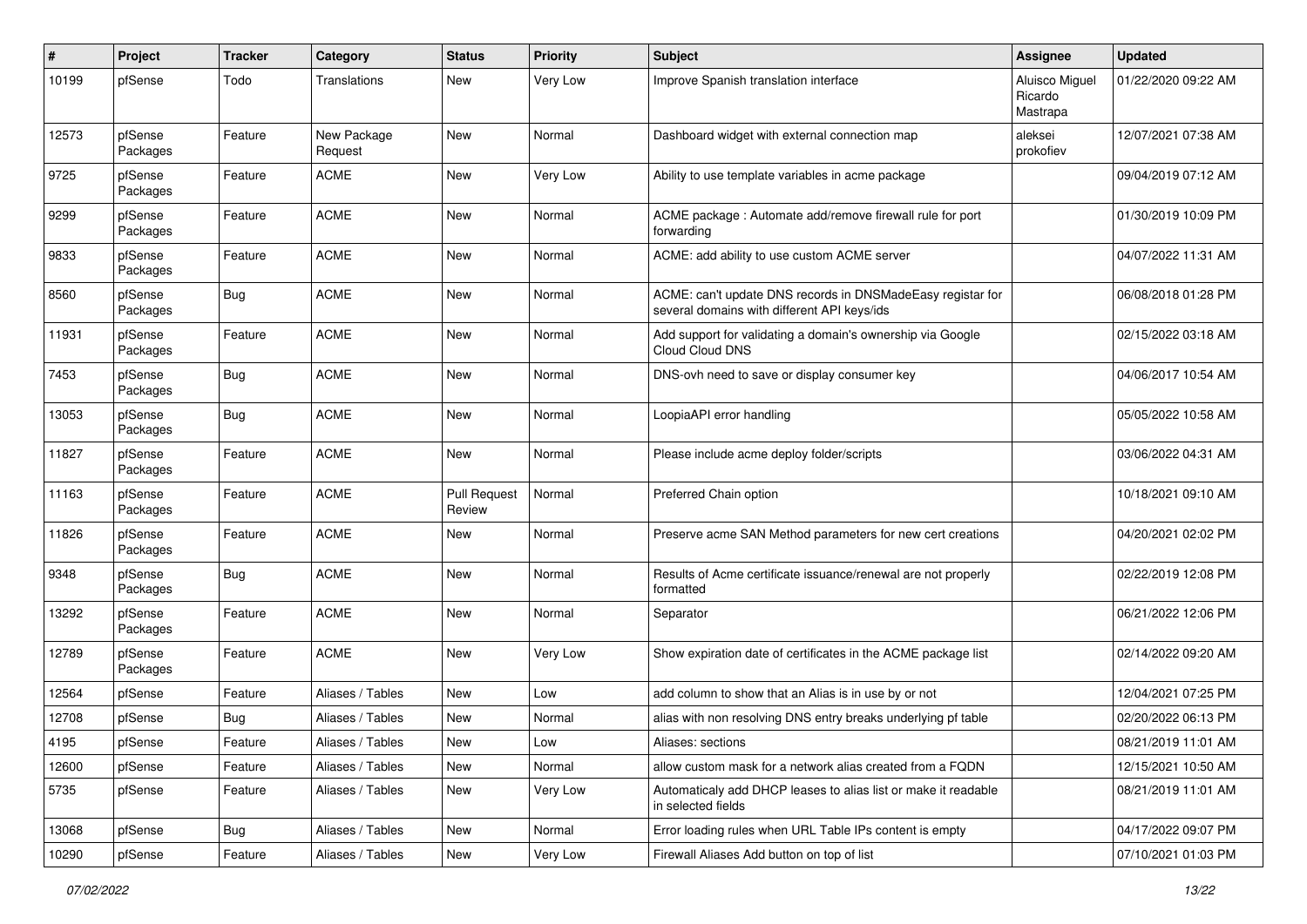| ∦     | Project             | <b>Tracker</b> | Category         | <b>Status</b> | Priority | Subject                                                                                                       | <b>Assignee</b> | <b>Updated</b>      |
|-------|---------------------|----------------|------------------|---------------|----------|---------------------------------------------------------------------------------------------------------------|-----------------|---------------------|
| 7665  | pfSense             | Bug            | Aliases / Tables | New           | Normal   | Host range validation for Aliases is not strict enough                                                        |                 | 08/21/2019 11:01 AM |
| 10918 | pfSense             | Feature        | Aliases / Tables | New           | Low      | IP Aliases de-duplication                                                                                     |                 | 12/13/2020 11:37 PM |
| 3387  | pfSense             | Feature        | Aliases / Tables | New           | Normal   | process alias urltable Frequency                                                                              |                 | 08/21/2019 11:01 AM |
| 10845 | pfSense<br>Packages | <b>Bug</b>     | apcupsd          | New           | Normal   | apcupsd doesn't stop when not enabled                                                                         |                 | 08/24/2020 10:16 AM |
| 11898 | pfSense<br>Packages | <b>Bug</b>     | apcupsd          | New           | Normal   | PHP error from apcupsd dashboard widget                                                                       |                 | 05/07/2021 09:12 AM |
| 11375 | pfSense<br>Packages | <b>Bug</b>     | apcupsd          | New           | Normal   | UPS Type <blank> for USB APC</blank>                                                                          |                 | 02/26/2021 11:10 AM |
| 8454  | pfSense<br>Packages | Bug            | arpwatch         | New           | Very Low | Arpwatch package break email notifications from other sources                                                 |                 | 06/23/2022 07:49 PM |
| 12812 | pfSense<br>Packages | Feature        | arpwatch         | New           | Normal   | Would it be helpful if the FreeBSD net-mgmt/arpwatch port had<br>an option to use mail/dma for mail delivery? |                 | 02/16/2022 06:09 PM |
| 12546 | pfSense Plus        | Feature        | Authentication   | New           | Normal   | Add 2FA Support to pfSense Plus Local Database<br>Authentication                                              |                 | 06/25/2022 05:30 PM |
| 4098  | pfSense             | Feature        | Authentication   | New           | Normal   | Add option to force a password change on login                                                                |                 | 08/21/2019 10:31 AM |
| 9222  | pfSense             | Feature        | Authentication   | New           | Normal   | Add sshquard log when release an IP                                                                           |                 | 08/14/2019 01:00 PM |
| 13260 | pfSense             | Feature        | Authentication   | New           | Normal   | Add support for OpenVPN static-challenge                                                                      |                 | 06/09/2022 02:04 PM |
| 5825  | pfSense             | Feature        | Authentication   | New           | Normal   | Allow EAP-RADIUS for authentication servers                                                                   |                 | 08/21/2019 10:32 AM |
| 10843 | pfSense             | Feature        | Authentication   | New           | Normal   | Allow user manager settings to specify multiple authentication<br>servers                                     |                 | 01/13/2022 07:22 AM |
| 10765 | pfSense             | Bug            | Authentication   | New           | Normal   | Ampersands in Idap extended query are escaped twice                                                           |                 | 09/02/2020 07:55 AM |
| 8694  | pfSense             | Feature        | Authentication   | New           | Very Low | Client CA Auth for PFSense WebGui                                                                             |                 | 08/21/2019 09:25 AM |
| 12519 | pfSense             | <b>Bug</b>     | Authentication   | New           | Normal   | Fail authentication using special character in password via the<br><b>LDAP</b> connector                      |                 | 11/12/2021 07:39 AM |
| 12726 | pfSense             | Bug            | Authentication   | New           | Normal   | LDAP select container button auto populate                                                                    |                 | 01/25/2022 01:48 PM |
| 12283 | pfSense             | <b>Bug</b>     | Authentication   | New           | Normal   | LDAP/RADIUS authentication servers configuration does not<br>allow source IP address to be specified          |                 | 08/20/2021 01:15 AM |
| 12095 | pfSense             | <b>Bug</b>     | Authentication   | New           | Normal   | Memory leak in pcscd                                                                                          |                 | 06/01/2022 01:01 PM |
| 9165  | pfSense             | Feature        | Authentication   | New           | Normal   | only IPs can be added to sshguard whitelist                                                                   |                 | 04/21/2022 12:39 PM |
| 9937  | pfSense             | Feature        | Authentication   | New           | Normal   | OpenVPN Login User Privilege                                                                                  |                 | 11/29/2019 08:46 AM |
| 8087  | pfSense             | <b>Bug</b>     | Authentication   | New           | Normal   | Provide Calling-Station-ID to RADIUS backed VPN connections                                                   |                 | 06/06/2020 05:36 AM |
| 10352 | pfSense             | <b>Bug</b>     | Authentication   | New           | Very Low | RADIUS authentication fails with MSCHAPv1 or MSCHAPv2<br>when passwords contain international characters      |                 | 06/20/2022 04:04 PM |
| 5652  | pfSense             | <b>Bug</b>     | Authentication   | New           | Normal   | Radius IETF Class Group Assignment - Incorrect Standard                                                       |                 | 08/13/2019 01:39 PM |
| 12091 | pfSense             | Feature        | Authentication   | New           | Normal   | RFE: Add support for sssd authentication                                                                      |                 | 12/10/2021 04:55 PM |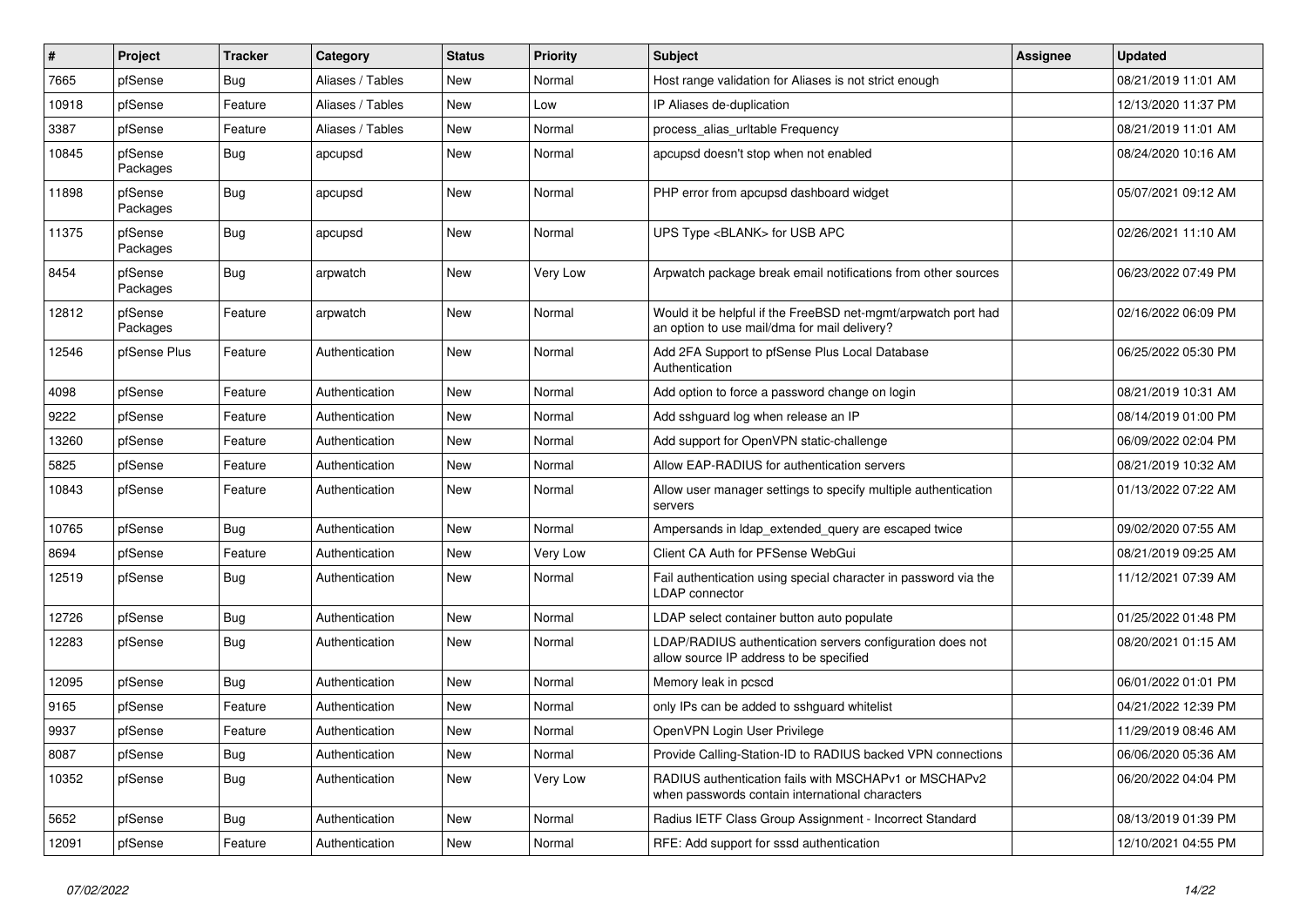| #     | Project             | <b>Tracker</b> | Category         | <b>Status</b> | Priority | <b>Subject</b>                                                                                                                                | <b>Assignee</b> | <b>Updated</b>      |
|-------|---------------------|----------------|------------------|---------------|----------|-----------------------------------------------------------------------------------------------------------------------------------------------|-----------------|---------------------|
| 11920 | pfSense Plus        | Feature        | Authentication   | New           | Normal   | SAML Authentication for pfSense (VPN and webConfigurator)                                                                                     |                 | 05/14/2021 12:56 AM |
| 9288  | pfSense             | Feature        | Authentication   | <b>New</b>    | Normal   | SSHGuard add pfSense signature in standard                                                                                                    |                 | 08/14/2019 01:19 PM |
| 4242  | pfSense             | Feature        | Authentication   | New           | Normal   | Two Factor or OTP Authentication for Admin Interface                                                                                          |                 | 01/04/2022 12:07 PM |
| 12458 | pfSense             | Feature        | Authentication   | New           | Normal   | Use "unixHomeDirectory" instead of "homeDirectory" when<br>LDAP authentication server is Active Directory                                     |                 | 10/15/2021 08:18 AM |
| 8775  | pfSense             | Feature        | Authentication   | New           | Very Low | Use SRV record for LDAP Authentication                                                                                                        |                 | 05/06/2020 07:49 AM |
| 11266 | pfSense<br>Packages | Feature        | AutoConfigBackup | New           | Very Low | Give an option to list restore point in "reverse" order/latest at the<br>top.                                                                 |                 | 01/19/2021 06:58 PM |
| 12329 | pfSense<br>Packages | Feature        | Avahi            | New           | Normal   | Add optional floating firewall rules for IPv4 and IPv6                                                                                        |                 | 02/09/2022 04:43 PM |
| 12767 | pfSense<br>Packages | <b>Bug</b>     | Avahi            | New           | Normal   | "Package radavahi-daemon does does not exist in current<br>pfSense version and it has been removed" message on<br>pfSense 2.7 restore         |                 | 02/07/2022 11:28 AM |
| 9495  | pfSense<br>Packages | <b>Bug</b>     | AWS VPC          | New           | Normal   | AWS VPC VPN wizard produces incorrect config (SHA256<br>should be SHA1)                                                                       |                 | 08/19/2019 02:45 PM |
| 9497  | pfSense<br>Packages | <b>Bug</b>     | AWS VPC          | New           | Normal   | AWS VPN Wizard: WebGUI times out.                                                                                                             |                 | 11/13/2019 10:07 AM |
| 13039 | pfSense<br>Packages | Feature        | AWS VPC          | <b>New</b>    | Normal   | Handle transit gateway VPNs in the AWS VPN wizard                                                                                             |                 | 04/11/2022 07:31 AM |
| 10900 | pfSense<br>Packages | <b>Bug</b>     | Backup           | Feedback      | Normal   | /packages/backup/backup.php?a=download&t=backup<br><b>HTTP</b><br>504, or Sends PHP Error Message as ASCII/Text file Named<br>pfsense.bak.tgz |                 | 04/05/2022 01:51 AM |
| 13289 | pfSense             | <b>Bug</b>     | Backup / Restore | New           | Low      | Attempting to restore a 0 byte "config.xml" prints an error that<br>the file cannot be read                                                   |                 | 06/28/2022 12:01 PM |
| 7757  | pfSense             | <b>Bug</b>     | Backup / Restore | <b>New</b>    | Normal   | Auto Config Backup fails to upload unless Default Gateway is<br>up                                                                            |                 | 08/16/2019 12:47 PM |
| 12553 | pfSense             | Feature        | Backup / Restore | <b>New</b>    | Normal   | Auto Config Backup: Allow selecting multiple backups for<br>deletion                                                                          |                 | 02/22/2022 04:27 AM |
| 7688  | pfSense             | Feature        | Backup / Restore | New           | Low      | AutoConfigBackup - Info Icon - username only                                                                                                  |                 | 10/22/2017 10:46 AM |
| 9775  | pfSense             | Feature        | Backup / Restore | <b>New</b>    | Normal   | AutoConfigBackup - Rolling per day/hour cap on changes,<br>retention policy                                                                   |                 | 09/20/2019 09:19 AM |
| 4681  | pfSense             | Feature        | Backup / Restore | New           | Normal   | AutoConfigBackup make a way to easily download a saved<br>backup                                                                              |                 | 08/16/2019 12:46 PM |
| 6608  | pfSense             | Feature        | Backup / Restore | New           | Low      | backup and restore dhcp                                                                                                                       |                 | 07/13/2016 04:09 PM |
| 11110 | pfSense             | <b>Bug</b>     | Backup / Restore | New           | Normal   | Backup file should be checked before restoring a specific area                                                                                |                 | 12/05/2020 02:50 PM |
| 286   | pfSense             | Feature        | Backup / Restore | New           | Normal   | Backup/restore users individually                                                                                                             |                 | 01/09/2021 03:48 PM |
| 12249 | pfSense             | <b>Bug</b>     | Backup / Restore | New           | Normal   | HAProxy causing failed ACB backups                                                                                                            |                 | 11/15/2021 11:58 PM |
| 1367  | pfSense             | Feature        | Backup / Restore | New           | Normal   | Input validation on partial config restores                                                                                                   |                 | 03/21/2011 01:16 AM |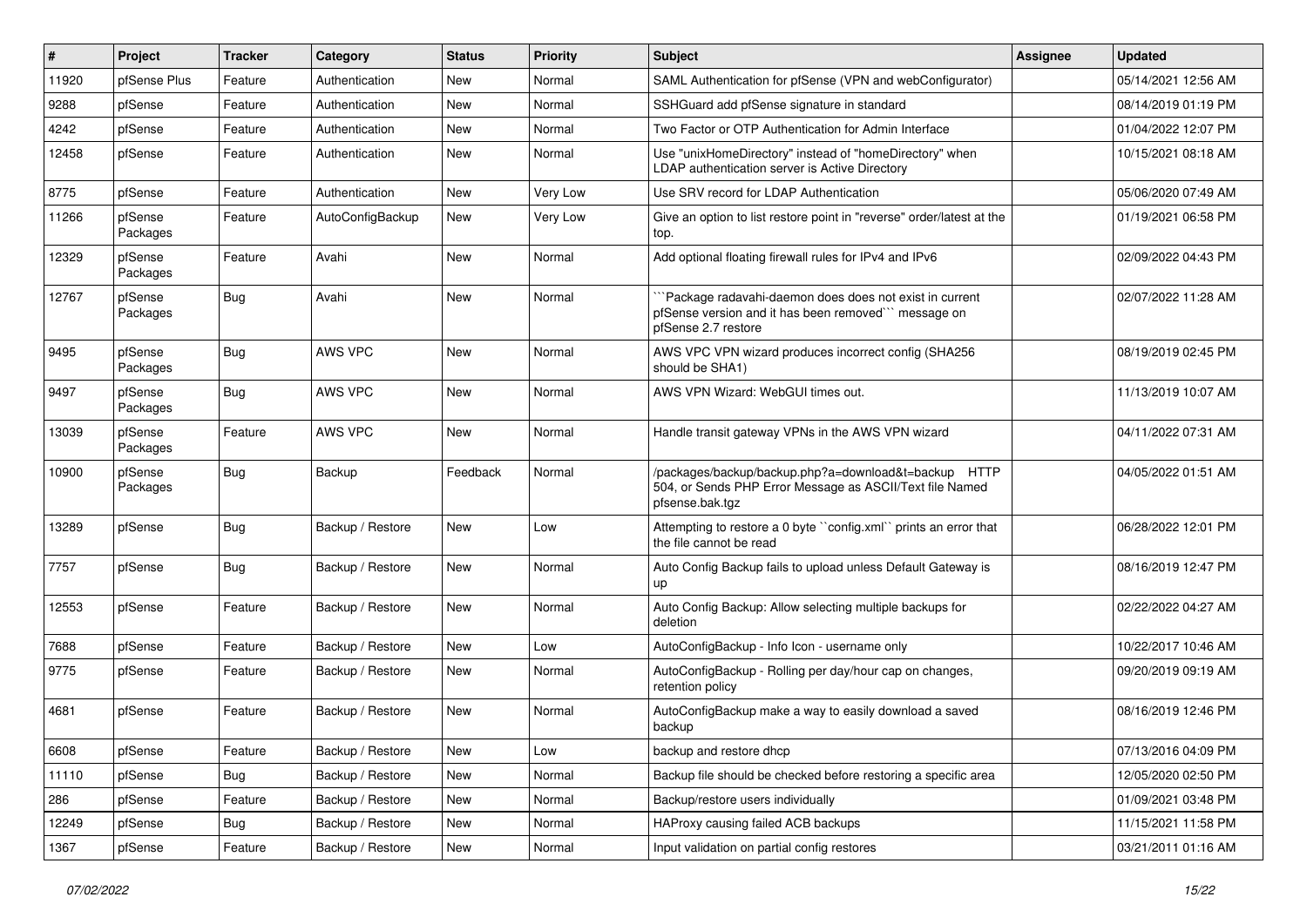| #     | Project             | <b>Tracker</b> | Category              | <b>Status</b> | Priority | <b>Subject</b>                                                                                  | <b>Assignee</b> | <b>Updated</b>      |
|-------|---------------------|----------------|-----------------------|---------------|----------|-------------------------------------------------------------------------------------------------|-----------------|---------------------|
| 3696  | pfSense             | Feature        | Backup / Restore      | New           | Normal   | Multiple items backup/restore                                                                   |                 | 06/06/2014 02:33 PM |
| 3697  | pfSense             | Feature        | Backup / Restore      | New           | Normal   | New backup/restore area: Certificates                                                           |                 | 03/11/2017 11:30 AM |
| 12774 | pfSense             | Bug            | Backup / Restore      | New           | Normal   | Picture widget image is not saved in backup                                                     |                 | 04/04/2022 04:48 AM |
| 1738  | pfSense             | <b>Bug</b>     | Backup / Restore      | New           | Very Low | Restore fails when username in backup is not matching                                           |                 | 12/11/2021 07:51 PM |
| 8076  | pfSense             | <b>Bug</b>     | Backup / Restore      | New           | Normal   | User can easily apply an unusable interface configuration after<br>restore                      |                 | 08/14/2019 10:52 AM |
| 10445 | pfSense<br>Packages | <b>Bug</b>     | <b>BIND</b>           | Feedback      | Normal   | BIND crashed when added RPZ. rpz is not a master or slave<br>zone.                              |                 | 04/21/2022 12:40 PM |
| 11563 | pfSense<br>Packages | <b>Bug</b>     | <b>BIND</b>           | New           | High     | BIND GUI writes TXT records > 255 characters                                                    |                 | 02/27/2021 07:11 AM |
| 11634 | pfSense<br>Packages | Regression     | <b>BIND</b>           | New           | Normal   | bind hangs when pfsense is reconnecting as an openvpn client<br>to a TUN openvpn server         |                 | 03/14/2021 07:23 AM |
| 8197  | pfSense<br>Packages | <b>Bug</b>     | <b>BIND</b>           | <b>New</b>    | Normal   | BIND UI fails to properly update zone with inline DNSSEC<br>signing enabled                     |                 | 02/18/2019 05:23 PM |
| 10330 | pfSense<br>Packages | <b>Bug</b>     | <b>BIND</b>           | Feedback      | Normal   | BIND zone configuration displays wrong DS resource record<br>with inline DNSSEC signing enabled |                 | 04/21/2022 12:40 PM |
| 11074 | pfSense<br>Packages | <b>Bug</b>     | <b>BIND</b>           | New           | Low      | bind Zone Settings Zones, Save button opens "Confirmation<br>required to save changes"          |                 | 11/16/2020 11:08 AM |
| 9916  | pfSense<br>Packages | Feature        | <b>BIND</b>           | Feedback      | Normal   | Check allow-transfer in custom option when the zone is slave                                    |                 | 04/21/2022 12:40 PM |
| 10760 | pfSense<br>Packages | <b>Bug</b>     | <b>BIND</b>           | New           | High     | pfSense BIND 9.14.12 server terminates due to assertion failure                                 |                 | 07/11/2020 04:53 PM |
| 10693 | pfSense<br>Packages | <b>Bug</b>     | <b>BIND</b>           | New           | Normal   | pfSense Bind Zone Editor UI does not update zone serial<br>number when a change is made         |                 | 09/01/2021 12:51 AM |
| 8199  | pfSense<br>Packages | Feature        | <b>BIND</b>           | New           | Normal   | Support reordering and/or sort alphabetically across BIND<br>package                            |                 | 12/12/2017 02:05 AM |
| 8146  | pfSense<br>Packages | Feature        | <b>BIND</b>           | New           | Normal   | Zone Domain Records more powerfull for BIND Zones                                               |                 | 08/13/2019 09:39 AM |
| 4472  | pfSense             | Feature        | Build / Release       | <b>New</b>    | Normal   | Cryptographically sign every (sub-)release                                                      |                 | 08/13/2019 12:53 PM |
| 1924  | pfSense             | Feature        | <b>Captive Portal</b> | <b>New</b>    | Normal   | Ability of CP's allowed IP addresses to use aliases                                             |                 | 07/26/2018 04:28 AM |
| 7971  | pfSense             | Feature        | <b>Captive Portal</b> | New           | Normal   | Allow import, export and synchronization of MACs under<br>Captive Portal service                |                 | 10/19/2017 04:56 AM |
| 6956  | pfSense             | Feature        | <b>Captive Portal</b> | New           | Normal   | Allow more control over concurrent logins                                                       |                 | 11/23/2016 12:01 PM |
| 3053  | pfSense             | Feature        | Captive Portal        | New           | Normal   | Automatically add DHCP static addresses to CP passthru-mac                                      |                 | 06/21/2013 11:54 AM |
| 11189 | pfSense             | Feature        | Captive Portal        | New           | Normal   | Captive Portal - Tarpit option                                                                  |                 | 12/23/2020 06:44 PM |
| 2963  | pfSense             | Feature        | Captive Portal        | New           | Normal   | Captive Portal MAC authentication request                                                       |                 | 08/22/2017 09:09 PM |
| 7553  | pfSense             | <b>Bug</b>     | Captive Portal        | Confirmed     | Very Low | Captive portal on a parent interface blocks traffic on VLAN<br>interfaces too                   |                 | 08/19/2018 03:15 PM |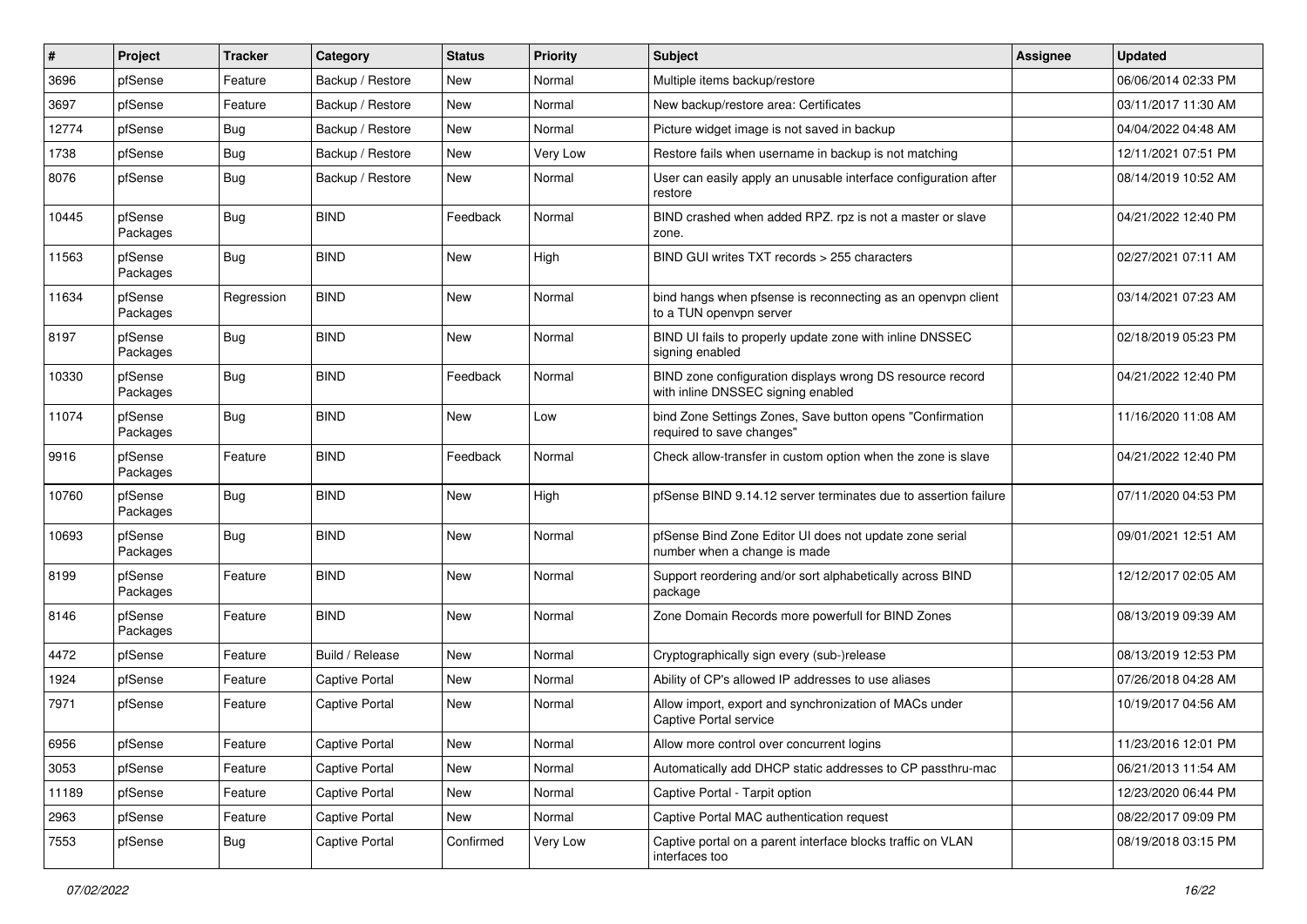| $\vert$ # | Project             | <b>Tracker</b> | Category              | <b>Status</b>                 | <b>Priority</b> | Subject                                                                                                 | <b>Assignee</b> | <b>Updated</b>      |
|-----------|---------------------|----------------|-----------------------|-------------------------------|-----------------|---------------------------------------------------------------------------------------------------------|-----------------|---------------------|
| 9627      | pfSense             | Feature        | Captive Portal        | New                           | Normal          | Captive Portal only shows authenticated users                                                           |                 | 08/14/2019 02:48 PM |
| 12357     | pfSense             | <b>Bug</b>     | <b>Captive Portal</b> | New                           | Normal          | Captive Portal popup Logout button loads full login page in<br>popup when clicked                       |                 | 10/27/2021 12:10 PM |
| 4724      | pfSense             | Feature        | <b>Captive Portal</b> | New                           | Low             | Captive Portal Status Add Client Hostname                                                               |                 | 05/22/2015 08:38 AM |
| 2573      | pfSense             | Feature        | <b>Captive Portal</b> | New                           | Normal          | Captive Portal support of RADIUS POD (Packet of Disconnect)                                             |                 | 10/17/2016 03:14 AM |
| 2025      | pfSense             | Feature        | <b>Captive Portal</b> | New                           | Normal          | Captive Portal: Easy accessible Logout page instead of Logout<br>pop-up window                          |                 | 02/06/2016 04:59 AM |
| 2545      | pfSense             | Feature        | <b>Captive Portal</b> | New                           | Low             | CaptivePortal: Custom "Re-authenticate every x minutes"                                                 |                 | 07/08/2012 05:21 PM |
| 12467     | pfSense             | <b>Bug</b>     | Captive Portal        | New                           | Normal          | CP error on client disconnect after reboot                                                              |                 | 10/17/2021 05:35 AM |
| 13219     | pfSense             | Feature        | <b>Captive Portal</b> | New                           | Very Low        | Enable/Disable single voucher roll                                                                      |                 | 05/26/2022 08:14 AM |
| 13290     | pfSense             | Regression     | <b>Captive Portal</b> | Feedback                      | Normal          | Error "dummynet: bad switch 21!" with Captive Portals and<br>Limiters active                            |                 | 07/01/2022 04:53 AM |
| 5658      | pfSense             | <b>Bug</b>     | Captive Portal        | Confirmed                     | Low             | Files with the same name cannot be uploaded to multiple<br>captive portal zones                         |                 | 12/18/2015 07:19 PM |
| 12730     | pfSense             | Bug            | <b>Captive Portal</b> | New                           | Normal          | RADIUS accounting does not work if WAN is down                                                          |                 | 01/26/2022 05:13 AM |
| 385       | pfSense             | Feature        | <b>Captive Portal</b> | New                           | Normal          | Reverse captive portal                                                                                  |                 | 08/13/2019 12:23 PM |
| 11379     | pfSense             | Feature        | Captive Portal        | New                           | Normal          | <b>Template Roll Printer</b>                                                                            |                 | 02/07/2021 05:26 AM |
| 12648     | pfSense             | <b>Bug</b>     | <b>Captive Portal</b> | New                           | Normal          | Undocumented variables 'listenporthttp' and 'listenporthttps'                                           |                 | 12/28/2021 10:44 AM |
| 13220     | pfSense             | Feature        | <b>Captive Portal</b> | New                           | Very Low        | Voucher per-roll bandwidth restrictions and traffic quotas                                              |                 | 05/26/2022 08:16 AM |
| 2218      | pfSense             | Feature        | CARP                  | New                           | Normal          | Ability to delay CARP master status at boot time                                                        |                 | 03/03/2021 11:57 AM |
| 4845      | pfSense             | <b>Bug</b>     | CARP                  | Confirmed                     | High            | CARP preemption doesn't switch to backup where connectivity<br>between systems is lost but not NIC link |                 | 07/28/2015 07:55 AM |
| 13110     | pfSense             | <b>Bug</b>     | CARP                  | New                           | Very Low        | changing CARP VIP address does not update outbound NAT<br>interface IP                                  |                 | 05/03/2022 02:52 PM |
| 2099      | pfSense             | Todo           | CARP                  | New                           | Normal          | Remove "queue" from CARP traffic                                                                        |                 | 01/19/2012 10:59 AM |
| 5849      | pfSense             | <b>Bug</b>     | CARP                  | New                           | Normal          | Routing fail on CARP IPsec                                                                              |                 | 12/18/2021 04:41 PM |
| 7648      | pfSense             | Bug            | CARP                  | New                           | Very Low        | SPAN ports on an interface renders CARP HA inoperative                                                  |                 | 06/14/2017 09:19 PM |
| 8567      | pfSense             | <b>Bug</b>     | CARP                  | New                           | Normal          | Using IPv6 VIP alias for services may affect CARP IPv6 VIP<br>work                                      |                 | 06/12/2018 01:26 PM |
| 8566      | pfSense             | <b>Bug</b>     | CARP                  | New                           | Normal          | Wrong IPv6 source in NS request in case using of IPv6 alias                                             |                 | 06/12/2018 01:26 PM |
| 13063     | pfSense<br>Packages | Feature        | Cellular              | <b>Pull Request</b><br>Review | Normal          | Cellular package shall support more modems and NMEA port                                                |                 | 05/06/2022 02:38 PM |
| 10796     | pfSense<br>Packages | Feature        | Cellular              | Feedback                      | Normal          | Huawei ME909u-521 support                                                                               |                 | 04/21/2022 12:40 PM |
| 1268      | pfSense             | Feature        | Certificates          | New                           | Normal          | Allow mass renewing of certs                                                                            |                 | 11/01/2019 03:17 PM |
| 10258     | pfSense             | Feature        | Certificates          | New                           | Very Low        | allow to sign CA                                                                                        |                 | 02/20/2020 04:20 AM |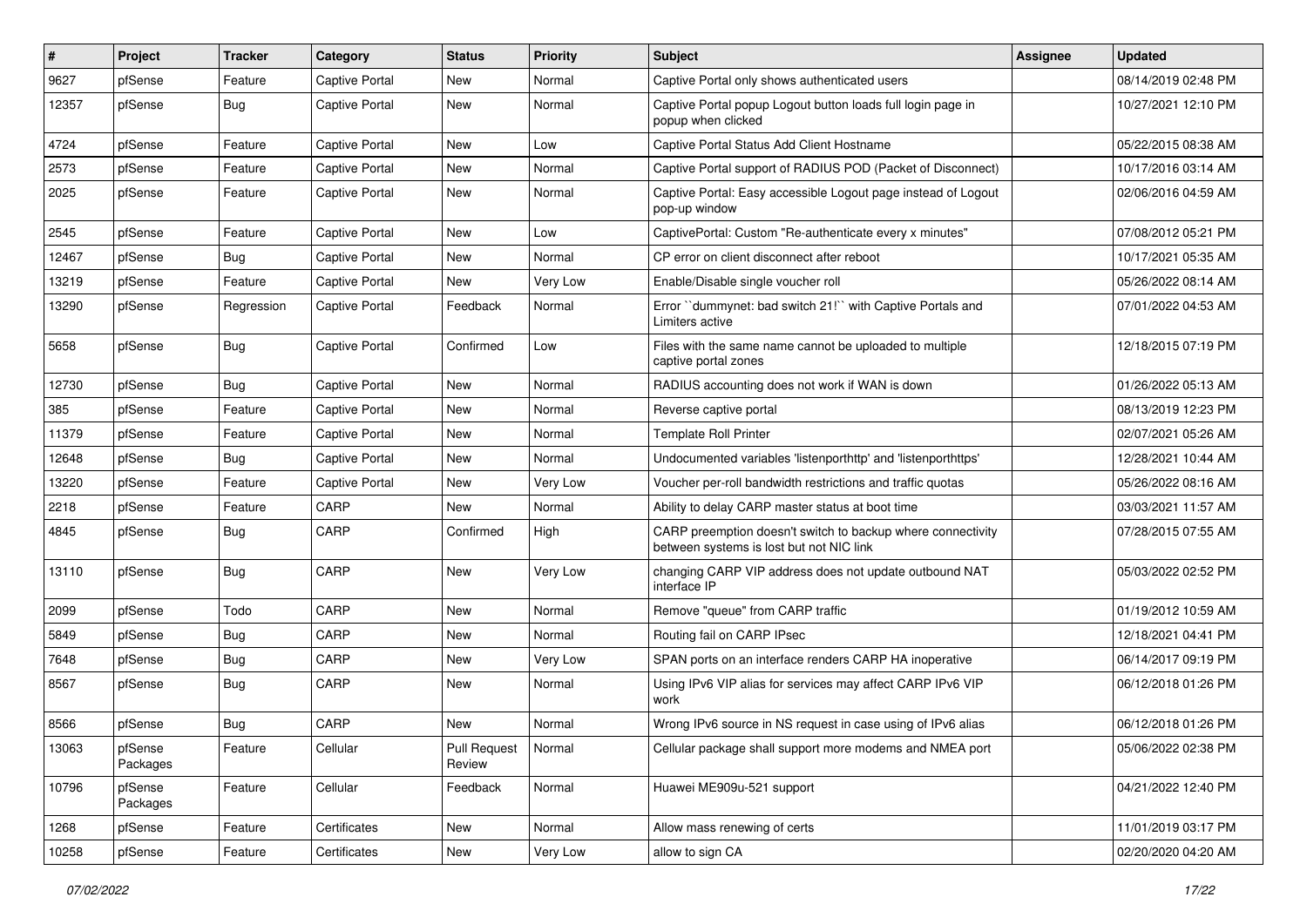| ∦     | Project             | <b>Tracker</b> | Category                 | <b>Status</b>                 | Priority | <b>Subject</b>                                                                                                        | <b>Assignee</b> | <b>Updated</b>      |
|-------|---------------------|----------------|--------------------------|-------------------------------|----------|-----------------------------------------------------------------------------------------------------------------------|-----------------|---------------------|
| 12737 | pfSense             | <b>Bug</b>     | Certificates             | New                           | Normal   | CApath is not defined by default in curl                                                                              |                 | 06/28/2022 12:01 PM |
| 11203 | pfSense             | <b>Bug</b>     | Certificates             | New                           | Normal   | certificate manager very slow                                                                                         |                 | 12/31/2020 11:57 AM |
| 13305 | pfSense             | Feature        | Certificates             | New                           | Normal   | Certificate Revocation page should show expiration date                                                               |                 | 06/27/2022 10:26 AM |
| 12894 | pfSense Plus        | <b>Bug</b>     | Certificates             | New                           | Low      | duplicating freshly created certificates through refreshing                                                           |                 | 03/03/2022 02:35 PM |
| 7289  | pfSense             | Bug            | Certificates             | New                           | Low      | Generating 4096bit Certificate                                                                                        |                 | 08/14/2019 09:56 AM |
| 1257  | pfSense             | Feature        | Certificates             | <b>Pull Request</b><br>Review | Normal   | Handle encypted CA/Certificate private keys                                                                           |                 | 10/12/2020 07:12 AM |
| 2276  | pfSense             | Feature        | Certificates             | New                           | Normal   | Remote CRL fetch support                                                                                              |                 | 02/06/2016 04:14 AM |
| 12402 | pfSense Docs        | Todo           | Configuration            | New                           | Normal   | Feedback on Configuration - Advanced Configuration Options<br>- Notifications                                         |                 | 09/24/2021 12:46 AM |
| 12098 | pfSense Docs        | Correction     | Configuration            | New                           | Normal   | Feedback on pfSense Configuration Recipes - Accessing a<br>CPE/Modem from Inside the Firewall                         |                 | 07/02/2021 02:30 AM |
| 13291 | pfSense Docs        | Todo           | Configuration            | New                           | Low      | Notification documentation                                                                                            |                 | 06/21/2022 10:22 AM |
| 13288 | pfSense             | Bug            | Configuration<br>Backend | New                           | Normal   | Encode FreeRADIUS Custom Options                                                                                      |                 | 06/20/2022 10:36 AM |
| 13287 | pfSense             | Feature        | Configuration<br>Backend | <b>New</b>                    | Normal   | Encode OpenVPN Custom Options                                                                                         |                 | 06/20/2022 10:33 AM |
| 12483 | pfSense             | <b>Bug</b>     | Configuration<br>Backend | <b>New</b>                    | Normal   | GUI creates inconsistent config.xml                                                                                   |                 | 10/23/2021 06:48 AM |
| 6398  | pfSense             | Bug            | Configuration<br>Backend | New                           | Normal   | If config cannot be loaded due to corruption or bug, it isn't<br>handled gracefully (just stops)                      |                 | 08/13/2019 01:23 PM |
| 3895  | pfSense             | Feature        | Configuration<br>Backend | New                           | Normal   | Timeout for "Apply change"                                                                                            |                 | 01/25/2021 08:07 AM |
| 10833 | pfSense             | Bug            | Configuration<br>Backend | New                           | Normal   | unbound exits on configuration error when link status flaps on<br><b>LAN</b> interface                                |                 | 08/13/2020 11:53 PM |
| 5902  | pfSense             | Todo           | Configuration<br>Backend | New                           | Normal   | Use a common place for default values                                                                                 |                 | 08/13/2019 12:53 PM |
| 13268 | pfSense             | Todo           | Console Menu             | Ready To<br>Test              | Normal   | columns don't align nicely in console with medium-long interface<br>names                                             |                 | 06/12/2022 10:32 PM |
| 6469  | pfSense             | Feature        | Console Menu             | New                           | Normal   | Improve help + self documentation in console PHP shell                                                                |                 | 08/13/2019 01:23 PM |
| 7747  | pfSense             | Feature        | Console Menu             | <b>New</b>                    | Normal   | Minor UI Tweak: Make hitting enter on the console (esp via<br>SSH) should not log you out, but simply redraw the menu |                 | 08/01/2017 04:03 PM |
| 13249 | pfSense             | Bug            | Console Menu             | New                           | Normal   | Running playback comands multiple times results in PHP error                                                          |                 | 06/06/2022 07:02 AM |
| 11970 | pfSense<br>Packages | <b>Bug</b>     | Coreboot                 | <b>New</b>                    | Normal   | Netgate Firmware Upgrade Doesn't Work on XG-2758                                                                      |                 | 04/21/2022 12:39 PM |
| 13074 | pfSense Plus        | Bug            | Cryptographic<br>Modules | New                           | Normal   | AES-GCM with SafeXcel on Netgate 2100 causes MBUF<br>overload                                                         |                 | 06/12/2022 11:14 AM |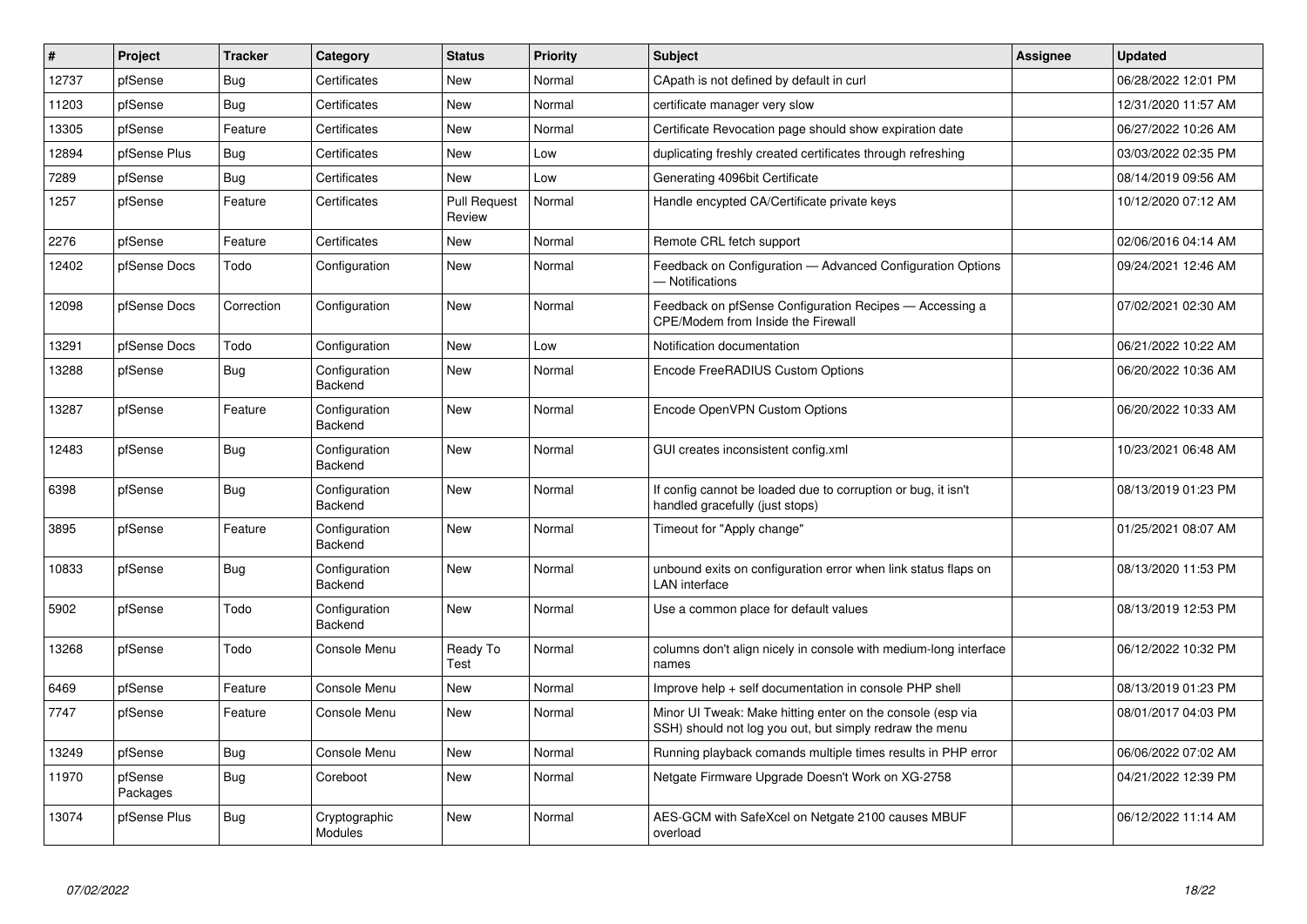| $\pmb{\#}$ | Project             | <b>Tracker</b> | Category        | <b>Status</b>                 | <b>Priority</b> | Subject                                                                                                | Assignee | <b>Updated</b>      |
|------------|---------------------|----------------|-----------------|-------------------------------|-----------------|--------------------------------------------------------------------------------------------------------|----------|---------------------|
| 12658      | pfSense<br>Packages | Feature        | darkstat        | New                           | Normal          | Adding prometheus metrics to darkstat                                                                  |          | 05/27/2022 09:44 PM |
| 10395      | pfSense             | Feature        | Dashboard       | New                           | Low             | Add Dashboard System Information support for more PC<br>Engines APU boards                             |          | 02/17/2022 01:02 AM |
| 8458       | pfSense             | Feature        | Dashboard       | New                           | Low             | Allow reordering of interface widget                                                                   |          | 08/14/2019 10:52 AM |
| 2479       | pfSense             | Feature        | Dashboard       | New                           | Normal          | Allow reordering of the traffic graphs on the dashboard                                                |          | 06/08/2012 04:13 PM |
| 6390       | pfSense             | Todo           | Dashboard       | New                           | Low             | Autoscale from Traffic Graph not correct size (big graphs)                                             |          | 05/23/2016 01:38 PM |
| 7182       | pfSense             | Feature        | Dashboard       | New                           | Normal          | Break up System Widget on the Dashboard                                                                |          | 08/21/2019 08:59 AM |
| 5567       | pfSense             | Feature        | Dashboard       | New                           | Low             | CARP status widget does not update in real time                                                        |          | 08/20/2019 03:33 PM |
| 9677       | pfSense             | <b>Bug</b>     | Dashboard       | New                           | Normal          | Dashboard hangs when widget needs data from a remote host<br>which is down                             |          | 08/13/2019 09:15 AM |
| 10280      | pfSense             | Feature        | Dashboard       | New                           | Low             | <b>DHCP Leases widget</b>                                                                              |          | 11/07/2020 09:18 PM |
| 13165      | pfSense             | Feature        | Dashboard       | <b>Pull Request</b><br>Review | Normal          | Feat: live update for Services dashboard widget                                                        |          | 05/15/2022 01:48 AM |
| 7934       | pfSense             | Feature        | Dashboard       | New                           | Very Low        | format support phone# for international use                                                            |          | 10/12/2017 04:38 PM |
| 7113       | pfSense             | <b>Bug</b>     | Dashboard       | New                           | Normal          | Interface name in Traffic Graphs                                                                       |          | 12/31/2021 05:40 PM |
| 3411       | pfSense             | <b>Bug</b>     | Dashboard       | New                           | Low             | Interfaces and statistics dashboard widgets very slow with large<br>numbers of interfaces              |          | 01/24/2014 02:09 AM |
| 7857       | pfSense             | Bug            | Dashboard       | New                           | Very Low        | Interfaces Widget U/I fails to wrap IPV6 addresses when the<br>string is too wide for the widget       |          | 08/13/2019 09:15 AM |
| 7788       | pfSense             | Bug            | Dashboard       | New                           | Low             | Irregular updating of widgets like cpu/uptime on system widget.                                        |          | 08/21/2019 09:03 AM |
| 13168      | pfSense             | Feature        | Dashboard       | New                           | Low             | Multiple Dashboard views for a single user                                                             |          | 05/16/2022 07:53 AM |
| 9353       | pfSense             | <b>Bug</b>     | Dashboard       | New                           | Low             | PHPSession errors from limited access to dashboard and<br>widgets                                      |          | 10/06/2020 09:31 AM |
| 4646       | pfSense             | Feature        | Dashboard       | New                           | Normal          | Recover valuable vertical screen real estate in dashboard                                              |          | 04/20/2015 07:46 PM |
| 10401      | pfSense             | Feature        | Dashboard       | <b>New</b>                    | Normal          | Request: ability to sort/separate stopped/running Service(s) on<br>Dashboard -> Services Status widget |          | 03/31/2020 04:48 PM |
| 13325      | pfSense Plus        | <b>Bug</b>     | Dashboard       | New                           | Normal          | System Information Widget Reloading                                                                    |          | 06/30/2022 12:00 PM |
| 8157       | pfSense             | Bug            | Dashboard       | New                           | Very Low        | Traffic Graph clutter from time to time                                                                |          | 12/03/2017 06:40 AM |
| 11759      | pfSense             | <b>Bug</b>     | Dashboard       | New                           | Normal          | Traffic graphs on dashboard double upload on pppoe links                                               |          | 12/30/2021 04:00 AM |
| 7974       | pfSense             | Feature        | Dashboard       | New                           | Normal          | ZFS RAID Monitor Not available                                                                         |          | 08/20/2019 01:34 PM |
| 7244       | pfSense             | Feature        | Developer Tools | New                           | Normal          | Publish pfsense as a Vagrant Basebox                                                                   |          | 01/29/2019 04:09 AM |
| 1219       | pfSense             | Feature        | Developer Tools | New                           | Low             | Ship DTRACE enabled kernels in the images                                                              |          | 07/26/2017 03:14 AM |
| 7405       | pfSense             | Feature        | DHCP (IPv4)     | New                           | Normal          | Ability to add dhcp host reservations from "Diagnostics -> ARP<br>table"                               |          | 10/12/2020 08:22 AM |
| 8330       | pfSense             | Feature        | DHCP (IPv4)     | New                           | Normal          | add options for ddns-local-address statements                                                          |          | 04/27/2021 12:31 PM |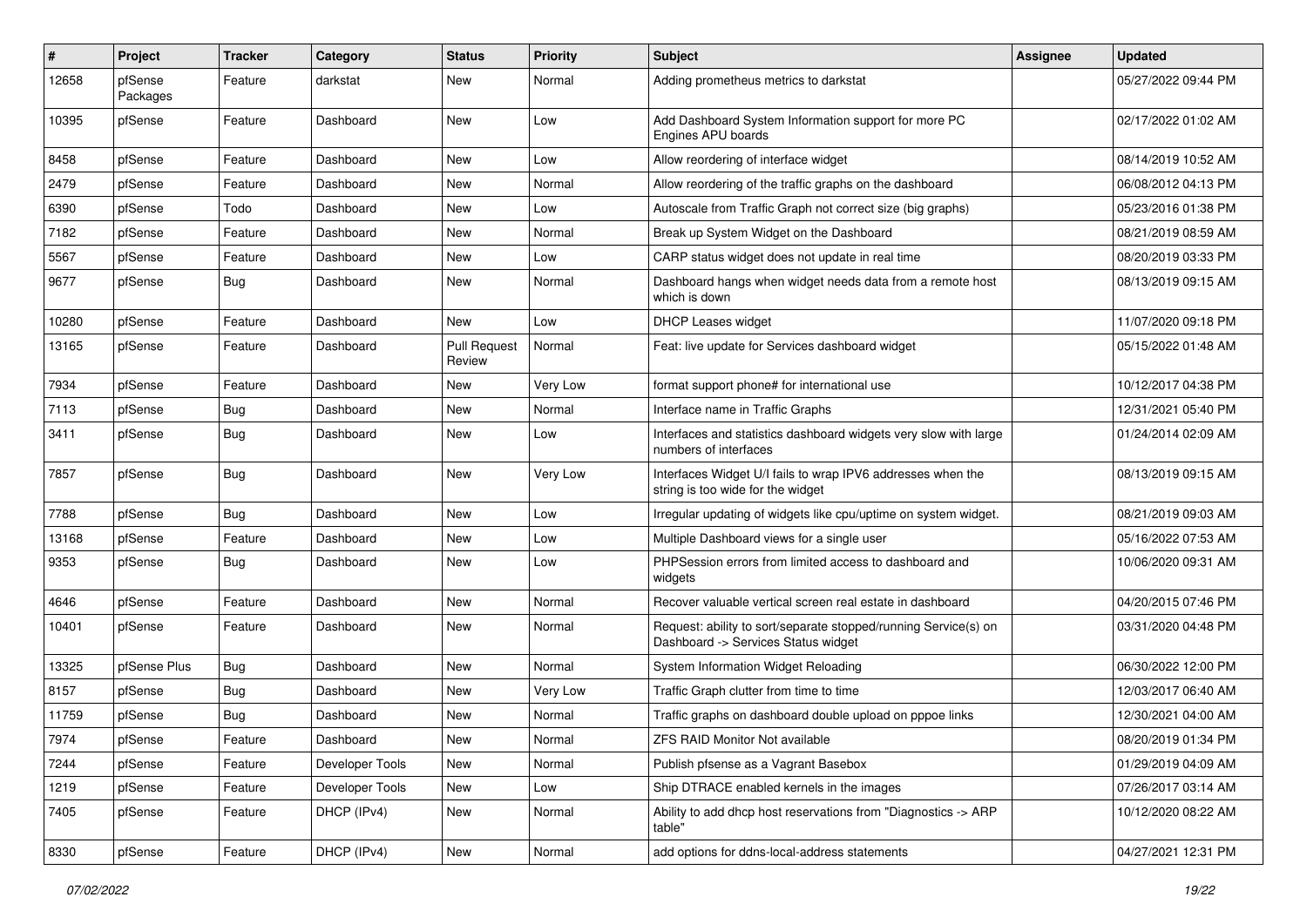| ∦     | Project | <b>Tracker</b> | Category    | <b>Status</b>                 | Priority | <b>Subject</b>                                                                                                                        | Assignee | <b>Updated</b>      |
|-------|---------|----------------|-------------|-------------------------------|----------|---------------------------------------------------------------------------------------------------------------------------------------|----------|---------------------|
| 4899  | pfSense | Feature        | DHCP (IPv4) | New                           | Normal   | Additional BOOTP/DHCP Options should allow a force option                                                                             |          | 01/02/2018 02:24 PM |
| 11927 | pfSense | Feature        | DHCP (IPv4) | Feedback                      | Normal   | Allow DHCP not to serve a gateway - small fix                                                                                         |          | 01/03/2022 04:17 PM |
| 13256 | pfSense | Feature        | DHCP (IPv4) | New                           | Normal   | Better handling of duplicate IPs in static DHCP assignments                                                                           |          | 06/11/2022 04:51 PM |
| 8614  | pfSense | <b>Bug</b>     | DHCP (IPv4) | New                           | Normal   | Cannot remove Additional BOOTP/DHCP Options                                                                                           |          | 08/21/2019 09:15 AM |
| 12922 | pfSense | <b>Bug</b>     | DHCP (IPv4) | New                           | Normal   | Classless static routes received on DHCP WAN can override<br>chosen default gateway                                                   |          | 03/28/2022 10:08 AM |
| 6960  | pfSense | Feature        | DHCP (IPv4) | New                           | Normal   | Consider replacing ISC DHCP server with KEA DHCP                                                                                      |          | 09/24/2020 01:59 PM |
| 3534  | pfSense | Feature        | DHCP (IPv4) | New                           | Normal   | DDNS using arbitrary zone primary                                                                                                     |          | 07/08/2014 11:40 AM |
| 13263 | pfSense | <b>Bug</b>     | DHCP (IPv4) | New                           | Low      | Deleting a static DHCP entry when the related IP is not in the<br>arp table spams the log                                             |          | 06/10/2022 11:18 AM |
| 13273 | pfSense | <b>Bug</b>     | DHCP (IPv4) | New                           | Normal   | dhclient can use conflicting recorded leases                                                                                          |          | 06/14/2022 11:07 AM |
| 6362  | pfSense | <b>Bug</b>     | DHCP (IPv4) | Confirmed                     | Normal   | DHCP Client ID not used                                                                                                               |          | 07/09/2021 06:30 AM |
| 10345 | pfSense | Feature        | DHCP (IPv4) | New                           | Normal   | DHCP lease distinction between online and offline                                                                                     |          | 03/16/2020 07:56 AM |
| 10250 | pfSense | Feature        | DHCP (IPv4) | New                           | Very Low | DHCP lease view by interface                                                                                                          |          | 02/11/2020 07:47 AM |
| 12067 | pfSense | <b>Bug</b>     | DHCP (IPv4) | New                           | Very Low | <b>DHCP Monitoring Statistics Error</b>                                                                                               |          | 06/21/2021 08:39 AM |
| 8879  | pfSense | Feature        | DHCP (IPv4) | New                           | Very Low | DHCP options ADD force options                                                                                                        |          | 09/07/2018 09:14 AM |
| 11004 | pfSense | Feature        | DHCP (IPv4) | New                           | Low      | DHCP reservations with no IP address show entries in DHCP<br>leases                                                                   |          | 10/26/2020 07:22 AM |
| 3404  | pfSense | Bug            | DHCP (IPv4) | New                           | Normal   | DHCP Server Fails to Start on Interfaces that are Slow to Come<br><b>Online During Boot</b>                                           |          | 02/11/2014 05:09 PM |
| 4061  | pfSense | <b>Bug</b>     | DHCP (IPv4) | Confirmed                     | Normal   | dhcpd doesn't send client-hostname to peer, breaking DHCP<br>lease registrations w/HA                                                 |          | 02/24/2017 08:58 PM |
| 2983  | pfSense | Feature        | DHCP (IPv4) | New                           | Normal   | DHCPD: Add vendor-class-identifier and MAC-OIDs                                                                                       |          | 05/29/2020 09:24 PM |
| 12959 | pfSense | <b>Bug</b>     | DHCP (IPv4) | Feedback                      | Normal   | dhcplease process wrongly update host file if client-hostname is<br>empty                                                             |          | 07/01/2022 09:10 AM |
| 13321 | pfSense | Bug            | DHCP (IPv4) | <b>Pull Request</b><br>Review | Normal   | dhcpleases handles duplicate hostnames incorrectly                                                                                    |          | 06/30/2022 07:06 AM |
| 9343  | pfSense | Bug            | DHCP (IPv4) | New                           | Normal   | diag_arp.php times out with large DHCPD leases table                                                                                  |          | 08/14/2019 01:19 PM |
| 7441  | pfSense | Feature        | DHCP (IPv4) | New                           | Low      | Display start/end times for Static Mapping leases on DHCP<br>Leases/DHCPv6 Leases                                                     |          | 08/21/2019 10:48 AM |
| 2774  | pfSense | Feature        | DHCP (IPv4) | New                           | Normal   | Extend DHCP Pools code to allow using different subnets                                                                               |          | 08/19/2019 10:27 AM |
| 2323  | pfSense | Feature        | DHCP (IPv4) | New                           | Low      | GUI doesn't allow to configure DHCP server to serve IP<br>addresses belonging to subnets wich are not associated with an<br>interface |          | 08/19/2019 10:27 AM |
| 6615  | pfSense | Feature        | DHCP (IPv4) | New                           | Normal   | new DHCP server option                                                                                                                |          | 08/13/2019 01:39 PM |
| 9130  | pfSense | Feature        | DHCP (IPv4) | New                           | Normal   | Request ID [#INC-16195]: DHCP - PXE Boot                                                                                              |          | 09/10/2020 01:39 PM |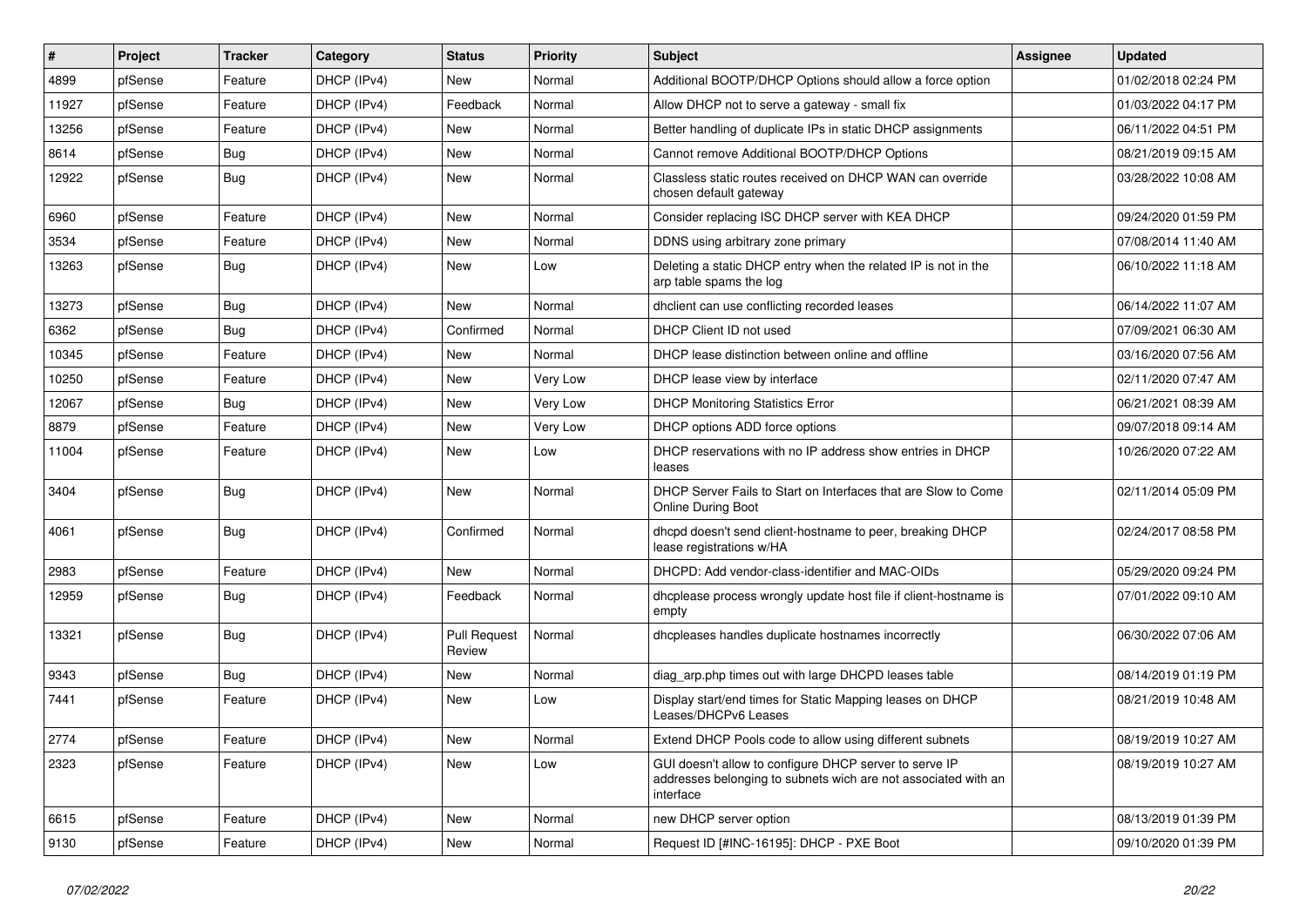| $\vert$ # | Project | <b>Tracker</b> | Category    | <b>Status</b>                 | Priority | <b>Subject</b>                                                                                     | <b>Assignee</b> | <b>Updated</b>      |
|-----------|---------|----------------|-------------|-------------------------------|----------|----------------------------------------------------------------------------------------------------|-----------------|---------------------|
| 6544      | pfSense | Feature        | DHCP (IPv4) | New                           | Very Low | RFC 3046 DHCP Option 82 support (and RFC 3315/4649/4580<br>for IPv6)                               |                 | 07/13/2020 02:14 AM |
| 10802     | pfSense | Feature        | DHCP (IPv4) | New                           | Very Low | Seperator for DHCP Static Mapped leases                                                            |                 | 07/31/2020 10:30 AM |
| 5080      | pfSense | Feature        | DHCP (IPv4) | New                           | Normal   | Settings tab under Services>DHCP Server                                                            |                 | 08/13/2019 12:53 PM |
| 7172      | pfSense | Bug            | DHCP (IPv4) | New                           | Normal   | Sorting by hostname in Services > DHCP Server > LAN should<br>be "natural" (alphanumeric friendly) |                 | 08/20/2019 03:47 PM |
| 9732      | pfSense | Feature        | DHCP (IPv4) | New                           | Normal   | System UTC time offset in DHCP Option 2                                                            |                 | 09/06/2019 08:39 PM |
| 12070     | pfSense | <b>Bug</b>     | DHCP (IPv4) | <b>New</b>                    | Low      | <b>VLANO for WAN DHCP</b>                                                                          |                 | 12/23/2021 04:31 PM |
| 3771      | pfSense | Bug            | DHCP (IPv4) | New                           | Normal   | Webinterface and dhcpdcrashes with 500+ static leases                                              |                 | 08/21/2019 09:26 AM |
| 3185      | pfSense | Feature        | DHCP (IPv6) | New                           | Normal   | Accommodate a DHCPv6 failover-like mechanism                                                       |                 | 11/24/2017 10:44 AM |
| 13296     | pfSense | Feature        | DHCP (IPv6) | New                           | Normal   | Add support for DHCP6 OPTION_PD_EXCLUDE (RFC 6603)                                                 |                 | 06/24/2022 10:10 PM |
| 12581     | pfSense | Regression     | DHCP (IPv6) | New                           | Normal   | CARP IPv6 assigned address does not get advertised to<br>endpoints with RADV                       |                 | 12/16/2021 02:34 PM |
| 10822     | pfSense | Bug            | DHCP (IPv6) | New                           | Normal   | Deprecated IPv6 prefix won't be announced as deprecated to<br>clients                              |                 | 08/10/2020 09:23 AM |
| 12947     | pfSense | <b>Bug</b>     | DHCP (IPv6) | <b>Pull Request</b><br>Review | Normal   | DHCP6 client does not take any action if the interface IPv6<br>address changes during renewal      |                 | 06/28/2022 12:01 PM |
| 6691      | pfSense | <b>Bug</b>     | DHCP (IPv6) | <b>New</b>                    | Normal   | dhcp6c quits after only two tries if no response was received                                      |                 | 12/07/2020 04:25 PM |
| 13237     | pfSense | Bug            | DHCP (IPv6) | New                           | Normal   | dhcp6c script cannot be executed safely                                                            |                 | 06/01/2022 11:20 AM |
| 6051      | pfSense | Bug            | DHCP (IPv6) | New                           | Normal   | DHCPv6 Client Failure for additional WAN Address causes<br>2-seconds-service-restart-loop          |                 | 12/03/2020 01:08 AM |
| 5950      | pfSense | Feature        | DHCP (IPv6) | New                           | Normal   | DHCPv6 Server support for PD of PD-obtained networks                                               |                 | 03/04/2016 03:04 AM |
| 7821      | pfSense | Bug            | DHCP (IPv6) | New                           | Normal   | GIF does not support broadcast                                                                     |                 | 08/29/2017 10:50 AM |
| 13248     | pfSense | Regression     | DHCP (IPv6) | New                           | Normal   | IPv6 Router Advertisements runs when config.xml does not<br>contain an entry for the interface     |                 | 06/05/2022 07:44 PM |
| 9136      | pfSense | <b>Bug</b>     | DHCP (IPv6) | <b>New</b>                    | High     | IPv6 Tracking Interfaces Lose IPv6 Address in Certain Cases                                        |                 | 04/21/2022 12:39 PM |
| 12823     | pfSense | Bug            | DHCP (IPv6) | New                           | Normal   | Multiple DHCP6 WAN connections PPPoE interface 'defached'<br>status                                |                 | 02/18/2022 05:39 AM |
| 7138      | pfSense | <b>Bug</b>     | DHCP (IPv6) | Assigned                      | Normal   | Pfsense wide dhcpv6 client doesn't recognise ifid statement                                        |                 | 04/21/2022 12:39 PM |
| 10714     | pfSense | <b>Bug</b>     | DHCP (IPv6) | New                           | Normal   | radvd only gives out the prefix of the "first" IPv6 address of an<br>interface                     |                 | 10/06/2020 01:03 PM |
| 6283      | pfSense | Feature        | DHCP (IPv6) | New                           | Normal   | Register DHCPv6 leases with DNS resolver                                                           |                 | 08/21/2019 10:48 AM |
| 9575      | pfSense | Feature        | DHCP (IPv6) | New                           | Very Low | RFC 7078 - Distributing Address Selection Policy Using<br>DHCP <sub>v6</sub>                       |                 | 08/14/2019 02:39 PM |
| 9536      | pfSense | Feature        | DHCP (IPv6) | New                           | Normal   | Support dynamic prefix in DHCPv6 Server                                                            |                 | 05/25/2022 04:27 AM |
| 7734      | pfSense | <b>Bug</b>     | DHCP (IPv6) | New                           | Normal   | Using opton ia pd0 does not renew prefix and prefix get dropped                                    |                 | 07/31/2017 03:46 AM |